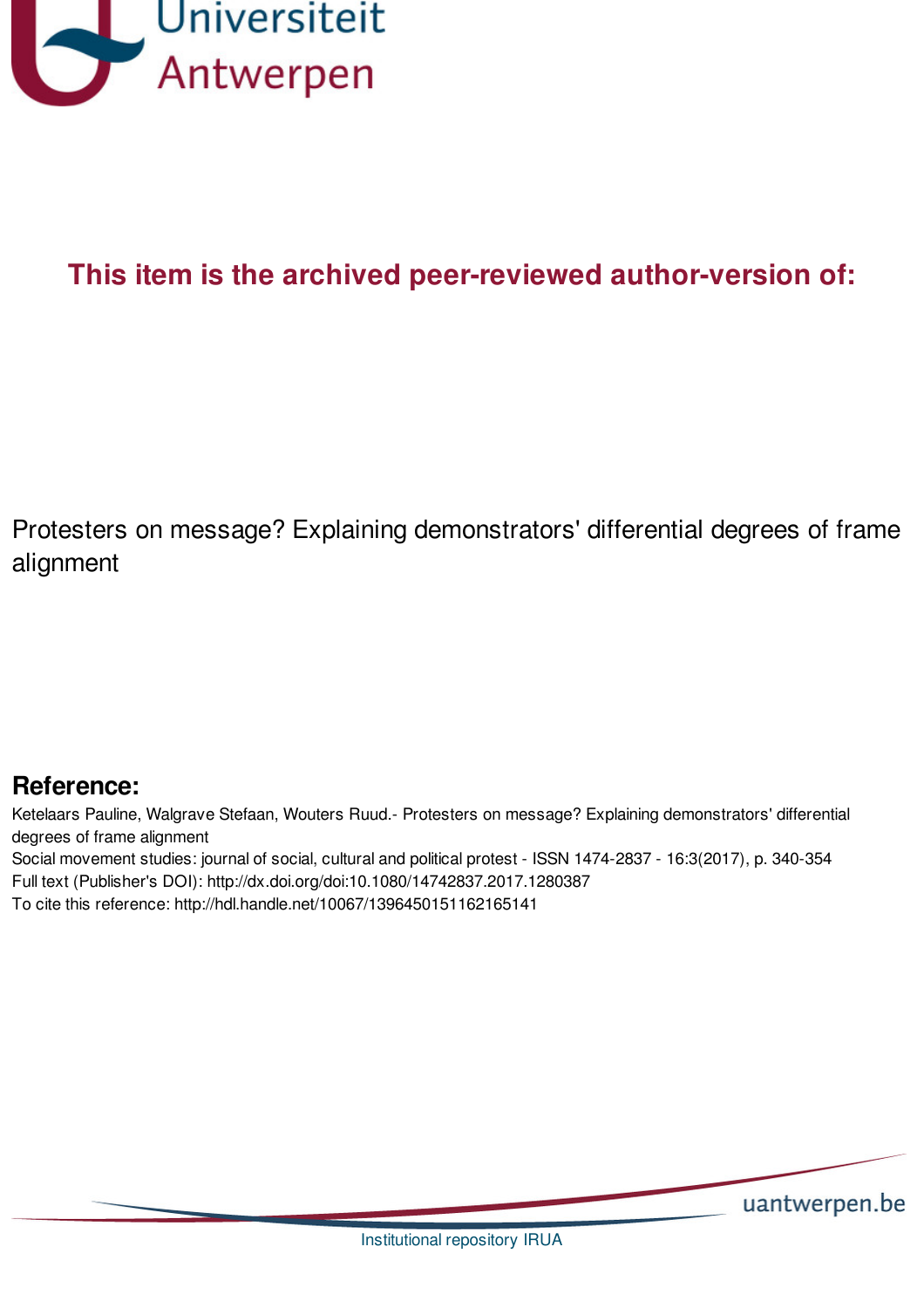# **Protesters On Message? Explaining Demonstrators' Differential Degrees of Frame Alignment Pauline Ketelaars Stefaan Walgrave Ruud Wouters**

### **Accepted for publication in Social Movement Studies (2016)**

#### **Abstract**

The frame alignment perspective emphasizes the importance of congruence in beliefs between protest participants and protest organizers. Although frame alignment is widely used in social movement research and matters for important movement processes, it has remained largely unclear how we can explain different degrees of frame alignment among protesters. We use empirical evidence regarding organizers' and participants' frames, surveying 4,000 protesters in twenty-nine demonstrations between 2009-2012 in Belgium, the Netherlands, and the United Kingdom. The results show that frame alignment depends on variables that tap into protesters' exposure to organizational and alternative messages. Especially participants who are recruited by staging organizations and events organized by strong and more professionalized organizations display higher levels of frame alignment, whereas salience of the protest issue in the political arena severely constrains reaching high degrees of frame alignment.

**Keywords:** frame alignment; street demonstrations; protest surveys; Western Europe; quantitative research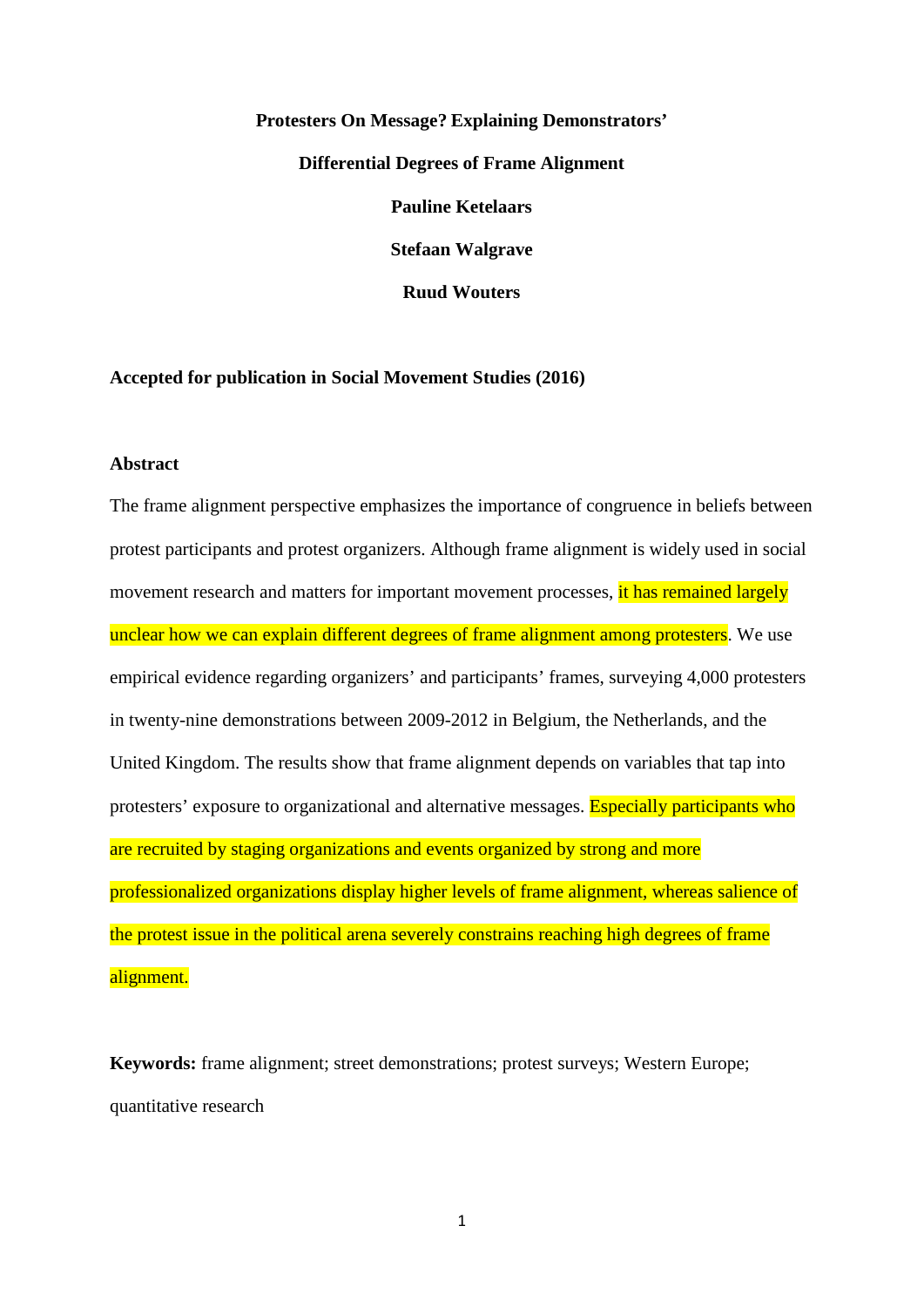**Word count:** 8032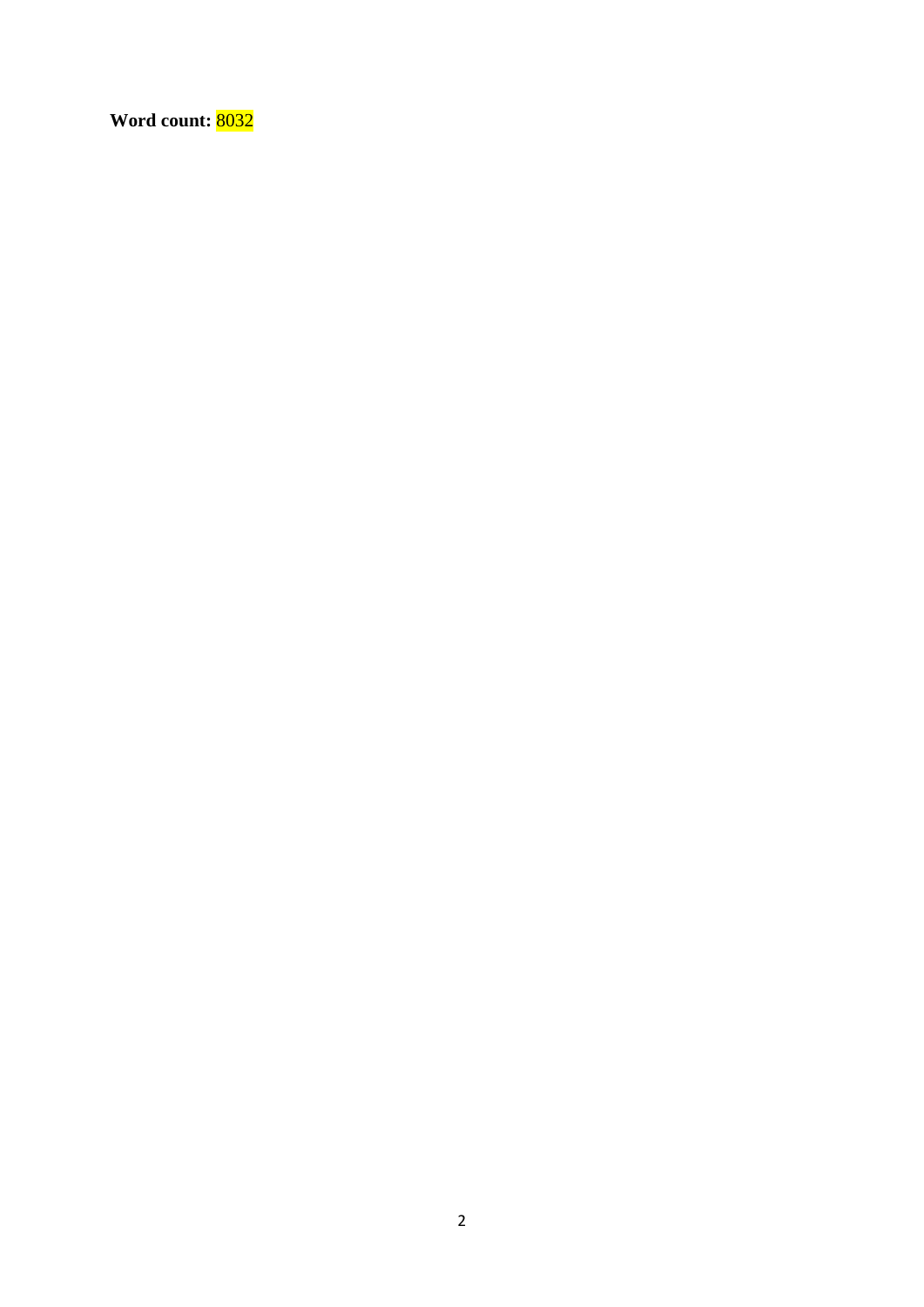Since long, social movement scholars have realized that people can be members or participants of the same organization or movement with varying degrees of commitment and with varying degrees of alignment with the ideas and frames of the organizations they support (see e.g. Etzioni, 1975; and see Turner & Killian, 1987 on the "illusion of homogeneity"). Some recent studies have provided systematic empirical evidence for this observation. Wahlström and colleagues (2013), for instance, show that the frames rank-and-file climate change protesters hold often differ from how movement intellectuals frame the issue. In another study, Ketelaars et al. (2014) prove that there is great variation in the extent to which street demonstrators share the frames of social movement organizations staging the protests. While some protesters are fully aligned with the protest organizers, many also want to address other problems and put forward other demands.

The extent to which members or demonstrators are aligned with social movement organizations (SMOs) staging protest events is important. It arguably has significant consequences for SMOs and their constituents. For instance, frame alignment can affect internal cohesion. If activists make widely different claims or if particular groups put emphasis on different domains, movements run the risk to fall apart in various fractions. Diversity is not a problem per se, but if it surfaces repeatedly, schism might be the consequence. Following Tilly (2004) one might also argue that frame alignment matters for the impact of protest. Aligned and thus 'unified' groups of protesters should have a higher chance to succeed by broadcasting a clearer and stronger signal because it shows that they are a unified force politicians should pay attention to. Finally, degrees of alignment indicate how well the concerns of rank-and-file participants are represented by the movement elite. This is, for instance, important when organizations are invited by decision makers to talk about demands. The more grassroots protesters and leader activists care about the same issues, the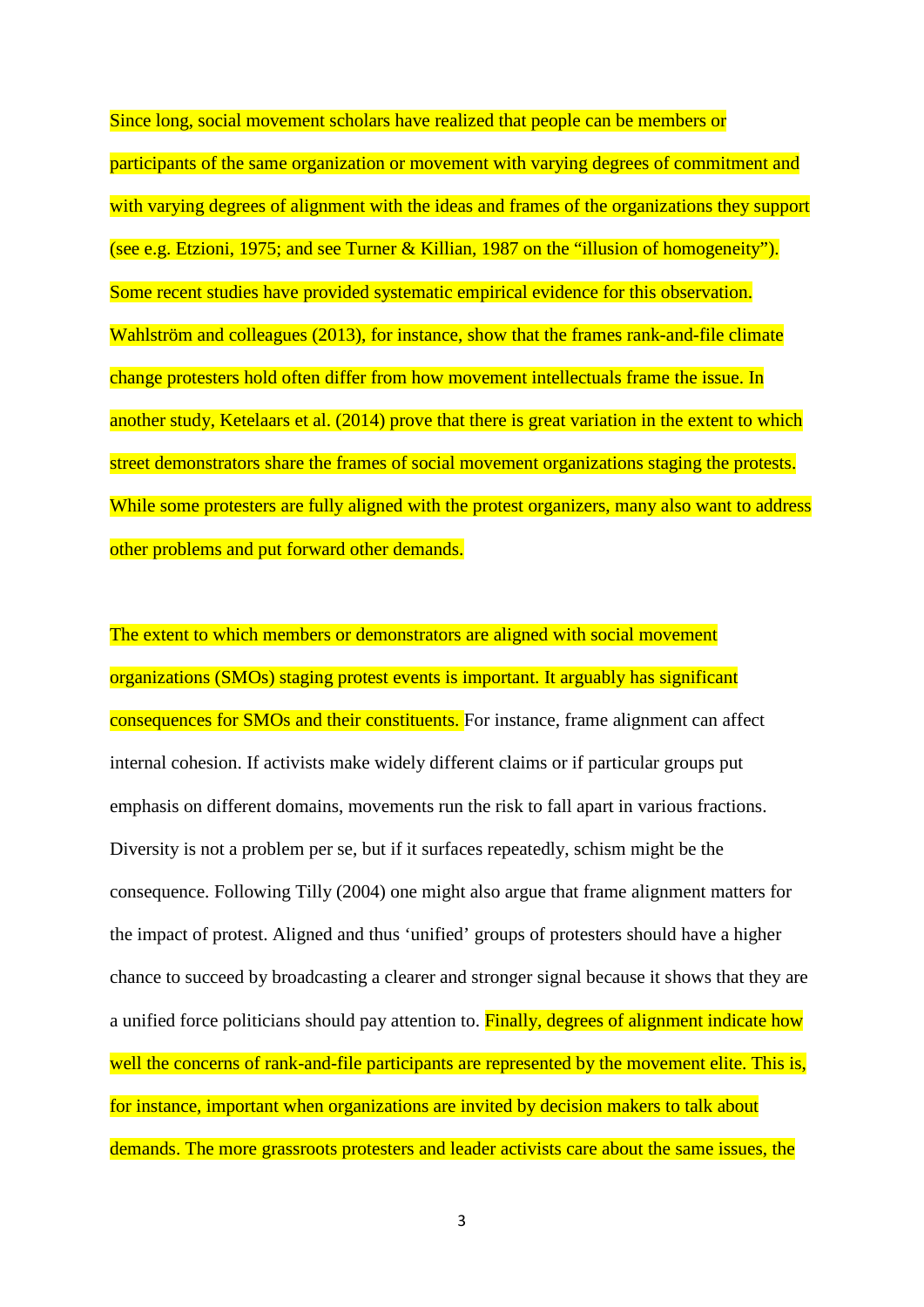higher the chance that people on the ground are effectively represented in these meetings. As such, degrees of frame alignment are an indication of the extent to which participation in movement activities is a successful way for people to get information about their preferences across to politicians.

While it is clear that movement supporters are aligned with SMO messages in varying degrees, little research has actually tried to *explain* these differences. The goal of this study, therefore, is to investigate what factors account for varying levels of frame alignment. We draw on a large quantitative data set, consisting of protest surveys with about 4,000 participants in twenty-nine street demonstrations held between 2009 and 2012 in Belgium, the Netherlands, and the United Kingdom. Participants were asked three open-ended questions about their reasons to protest. Their answers are compared with the official frames of the protest-staging organizations, captured by the formal platforms and pamphlets announcing the event.

To be clear, the study does not compare participants with nonparticipants, nor are we interested in the mobilizing capacities of frames. The contribution we make is showing that *within* the group of participants there is large variation in degrees of alignment, and we formulate expectations about the causes of different degrees of frame alignment. Up to now, framing scholars foremost focused on frame resonance, scrutinizing why some types of SMO frames are more successful than others in mobilizing support (see e.g. McCammon, 2001; McVeigh, Myers, & Sikkink, 2004; Ketelaars, 2016; or see Feinberg & Willer, 2011 outside the protest context). Without doubt, frame characteristics are important to account for differences in frame alignment. Yet, we shift focus here and look at the broader communicative context in which people decide to attend a demonstration rather than at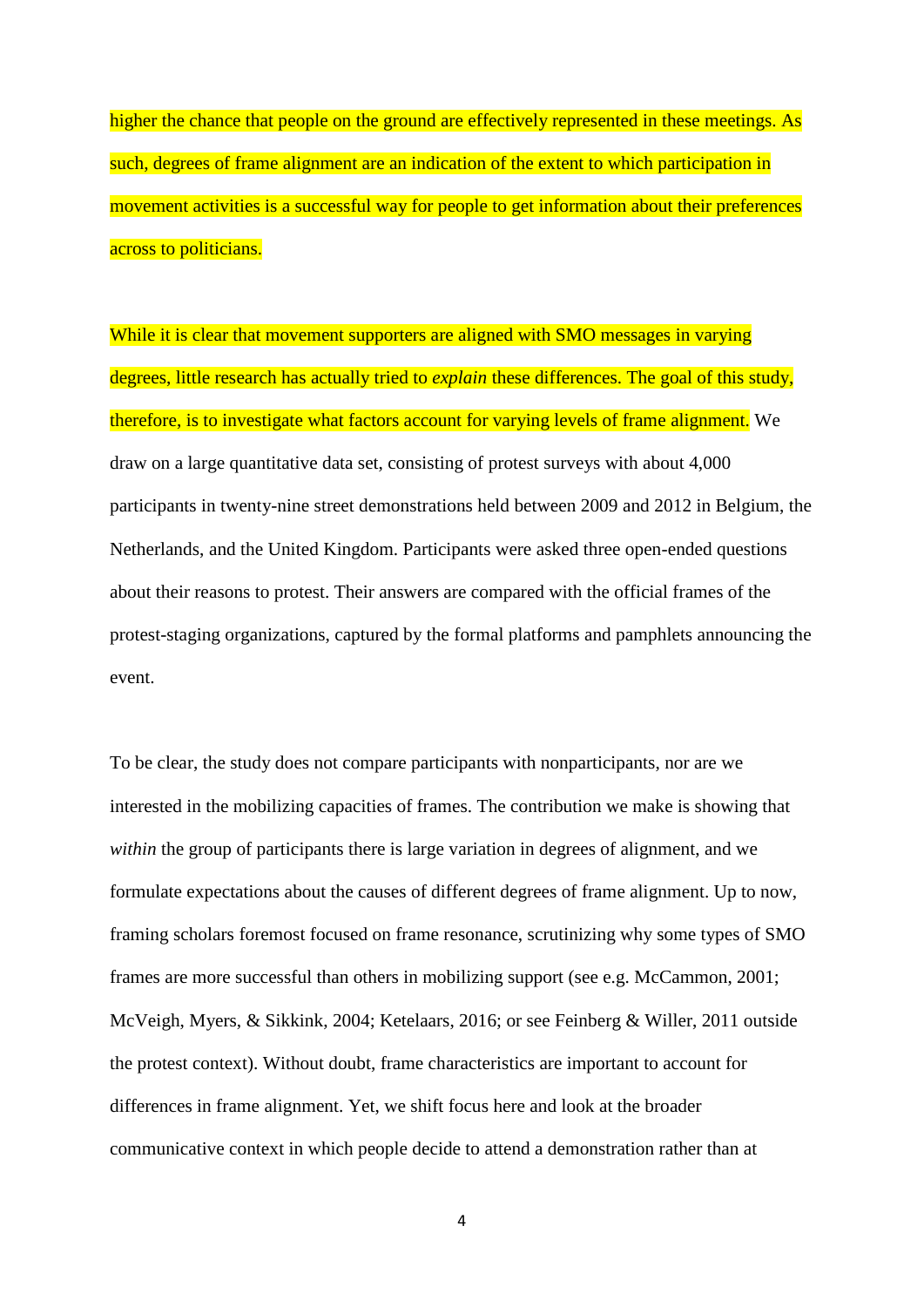substantive characteristics of the frames themselves. Our research question is: *Which factors determine the degree to which the beliefs of protest participants are aligned with the mobilizing messages of the protest-staging organizations?* We expect that degrees of alignment relate to exposure to the organizers' messages on the one hand and exposure to alternative messages on the other. We argue that these factors vary both across individuals and across demonstrations.

#### **Frame Alignment**

Since its development in the mid-1980s, the frame alignment approach has become one of the most influential theories within social movement research. Initially a response to the prevailing resource and organizational perspectives, framing scholars aimed to bring constructivist and cultural dimensions back into collective action research. They stressed 'collective action frames'—the language organizations use to gather support. Within this broad approach the frame *alignment* perspective deals with the congruence between participants' and organizers' frames. Frame alignment, according to Snow et al. (1986, p. 464), 'refers to the linkage of individual and social movement organizations' interpretive orientations, such that some set of individual interests, values, and beliefs and social movement organization activities, goals and ideologies are congruent and complementary'.

However, framing studies have analysed alignment mainly from a social movement perspective. Whether analysing framing strategies, processes, types, or consequences, the focus generally has been on the *organizations* communicating the frames (see e.g. Babb, 1996; Faupel & Werum, 2011; Gerhards & Rucht, 1992; Haydu, 2011). The receivers and their particular characteristics, were mostly discarded. Recently, framing studies started examining frames of individuals—of members (Ernst, 2009; Johnston & Aarelaid-Tart, 2000),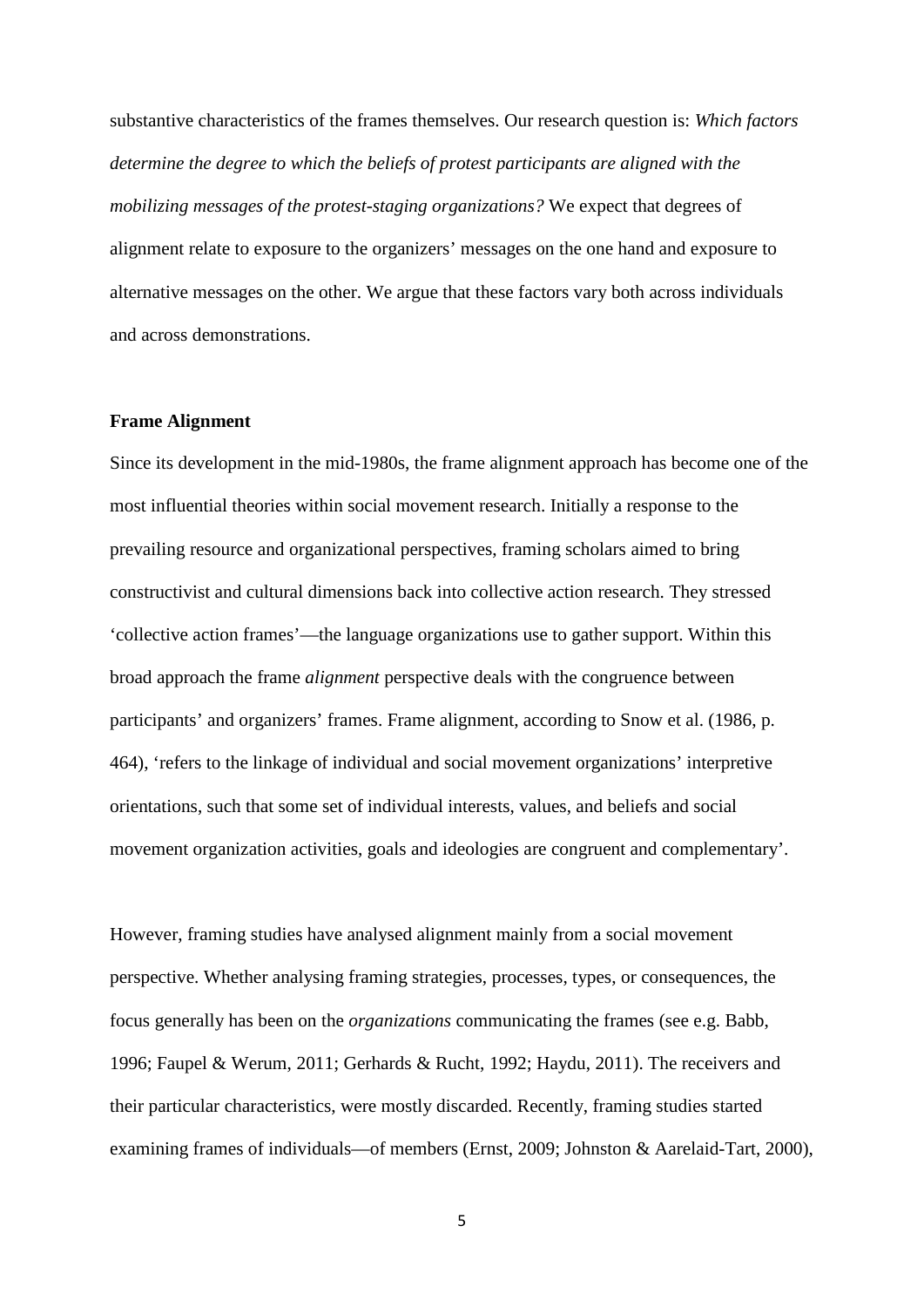participants (Alkon, Cortez, & Sze, 2013; Hadler & McKay, 2013), and even non-activists (Mika, 2006). These studies, however, typically deal with individuals in an aggregated way without considering individual heterogeneity. These studies, therefore, cannot tell which features of individuals increase or decrease their degree of alignment.

Besides the shift to individuals the field has gradually become more explanatory. Instead of describing frames (Benford, 1997), scholars analyse what explains the types of frames social movement organizations use (McCammon, 2012; Snow, Vliegenthart, & Corrigall-Brown, 2007) and under which conditions particular frames are successful or not (see e.g. Cadena-Roa, 2002; Chakravarty & Chaudhuri, 2012; Mika, 2006). Still, framing work is mainly based on single cases. An overview of Snow and colleagues (2014), listing all important framing studies between 2000 and 2011, supports this point. While some framing articles compare different groups or organizations *within* movements, none of the forty listed studies compare *across* social movements or protest issues.

Inspired by the individualistic and explanatory turn in framing work and drawing on extant case studies, our aim is to take the next step. We tackle the phenomenon at the individual level and at the same time add a comparative account to the literature by systematically comparing across demonstrations. By scrutinizing the overlap of what protest organizers publicly state about the protest and what demonstration participants individually say, this paper gets back to the roots of frame alignment theory. We deal with the *linkage* between individuals and organizations and, most importantly, set out to *explain* the degree of congruence.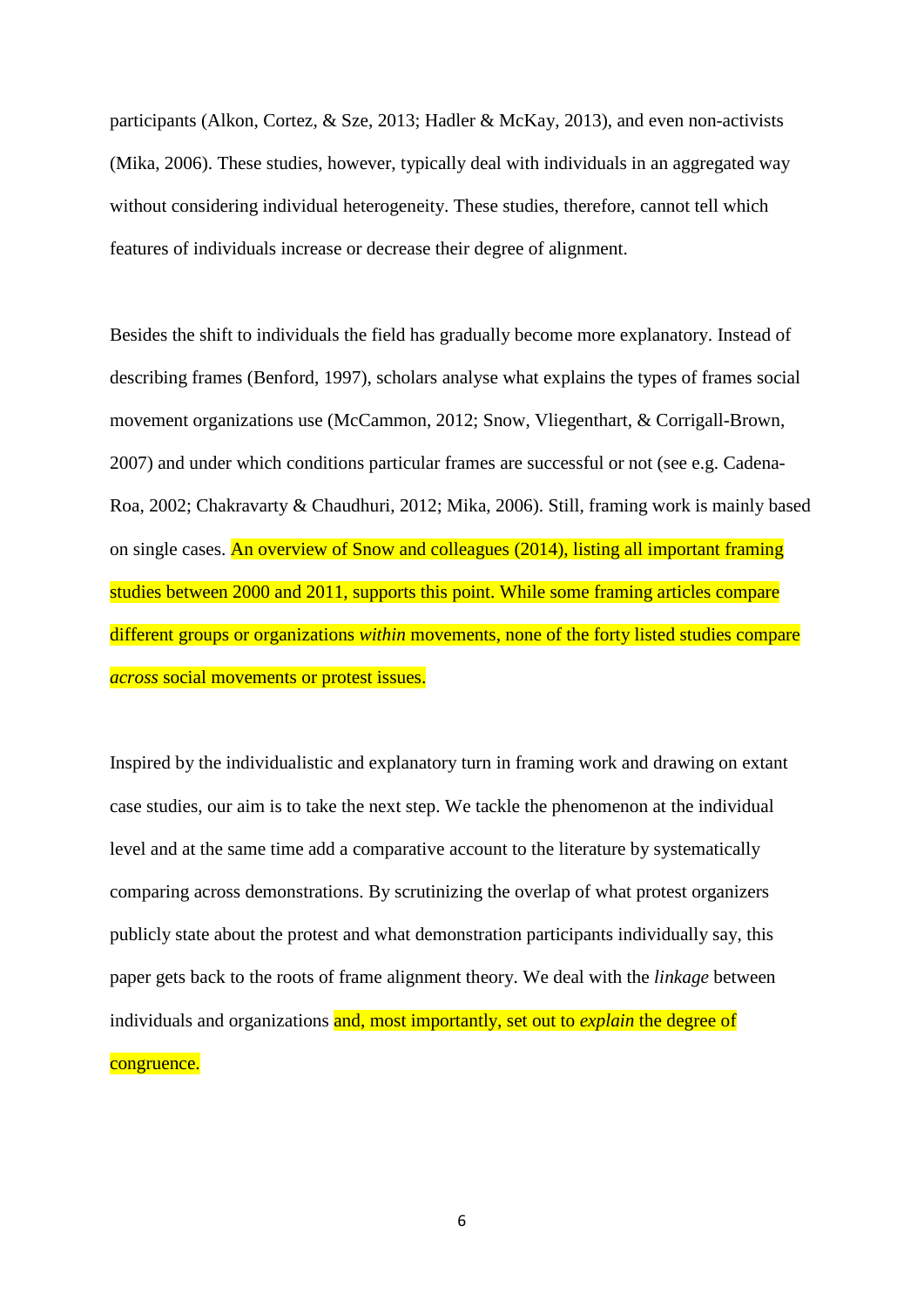In line with most work on frame alignment we embrace a top-down logic: organizers' messages are (not) shared by potential participants and this leads to (non)alignment. Alignment also depends on the opposite process, organizers adopting frames prevalent among potential constituents. Snow et al. (1986) call this process frame 'extension'. We do not deny this bottom-up process but since we only have cross-sectional data it is impossible to tease out who leads and who follows.

# **Explaining Degrees of Alignment**

We depart from the idea that people can have varying beliefs regarding the protest event in which they are participating and regarding the underlying problem against which they take arms (Wahlström et al., 2013). The frames participants hold—what the problem is, who is to blame for it and how it should be solved—are not always in line with the formal message propagated by the organizers (Ketelaars et al., 2014).

The possible causes for protesters *not* being aligned with the organizers' messages are manifold. Firstly, potential participants, even when engaged, may miss bits of information, be ignorant, or distracted. Individuals' cognitive capacities are limited and the amount of information they can process is constrained (Miller, 1956). Secondly, participants may consciously disagree with aspects of the organizers' messages but decide to participate anyway because they believe to have enough in common with the organizations staging the event or with the people attending. Thirdly, cognitive motives do not necessarily prevail in decisions to participate. Besides cognitions, emotions can be at play (Goodwin, Jasper, & Polletta, 2009). In specific circumstances, participation in a demonstration can be a means to vent anger (Stürmer & Simon, 2009). Sharing emotions of outrage can then provide enough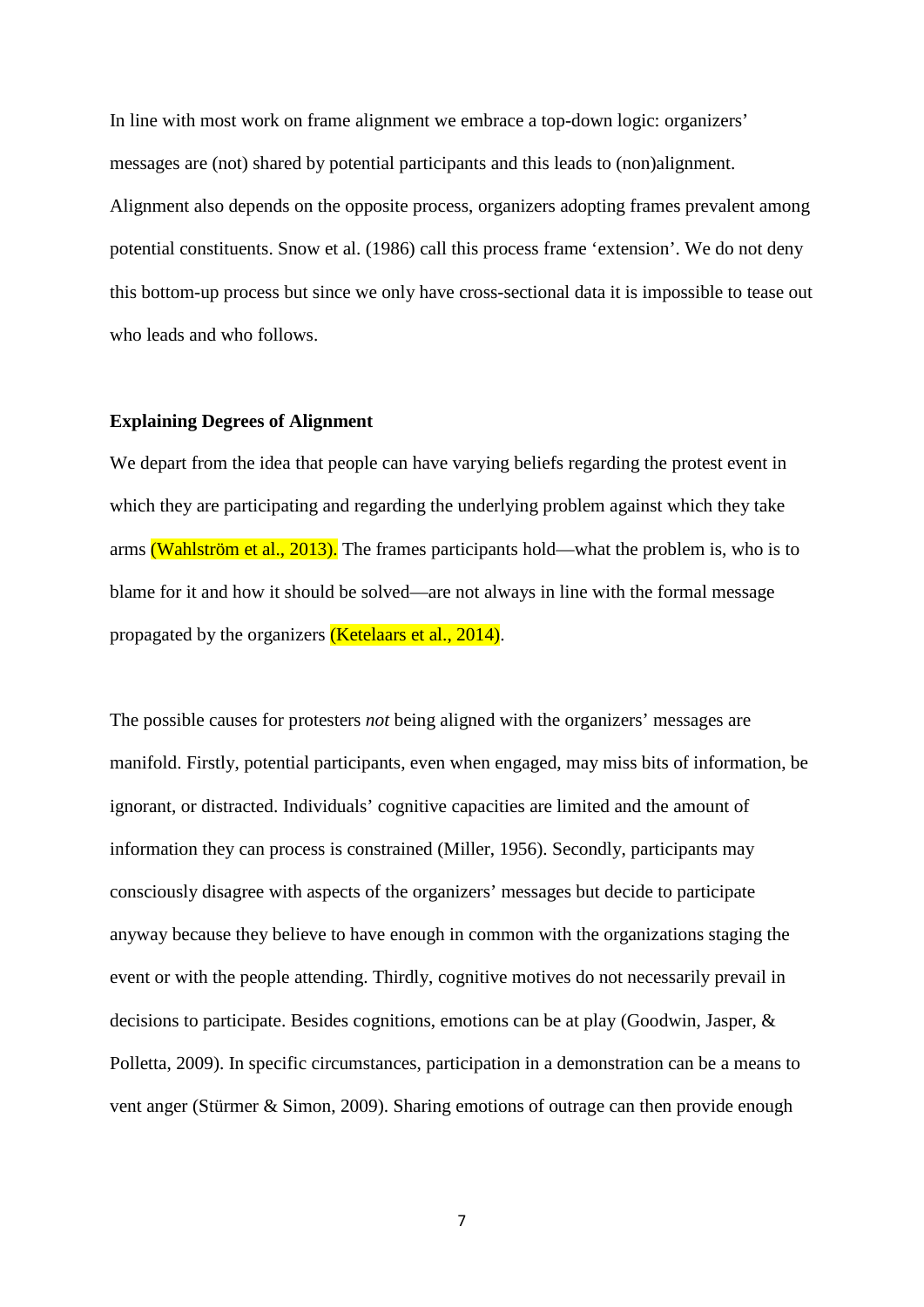motivation to protest even without sharing the frames of organizers. Positive emotions feeling part of a larger group—can play a role as well (Sabucedo & Vilas, 2014).

As mentioned above, we only have cross-sectional data and therefore we cannot examine *processes* of alignment—i.e. how individual beliefs *become* congruent with organizers' views. Nonetheless, we try to explain the result of frame alignment processes, and we hold that alignment depends on the broader communicative context in which people decide to attend a demonstration. Firstly, we expect that alignment is a matter of exposure to organizational information. In line with the priming approach in psychology (see for example Althaus  $\&$ Kim, 2006), individuals' adaptation to a message depends in part on the prominence of the message. The more frequent people get exposed to a message, the more accessible the message becomes, the more it 'sticks' and the more likely it affects their behaviour. Hence, we expect that protesters' exposure to messages of protest-staging organizations increases their level of frame alignment*.* This might seem a trivial expectation at first, but we expect this to vary greatly across individuals and across demonstrations. Different types of SMOs have different capacities to diffuse messages, protesters can be recruited by different actors (fellow members, friends, colleagues), and they can be informed about the demonstration by various information channels (flyers, newspapers, social media). These factors influence the extent to which protesters are exposed to the organizers' messages.

Secondly, frame alignment does not happen in a social vacuum in which organizers have the monopoly on communication. Potential participants are also exposed to a range of other, potentially confounding messages. Exposure to alternative frames can be expected to vary greatly across individuals and demonstration events as well. Protest mobilization implies a signifying struggle between organizers, targets and counter mobilizers, with observers and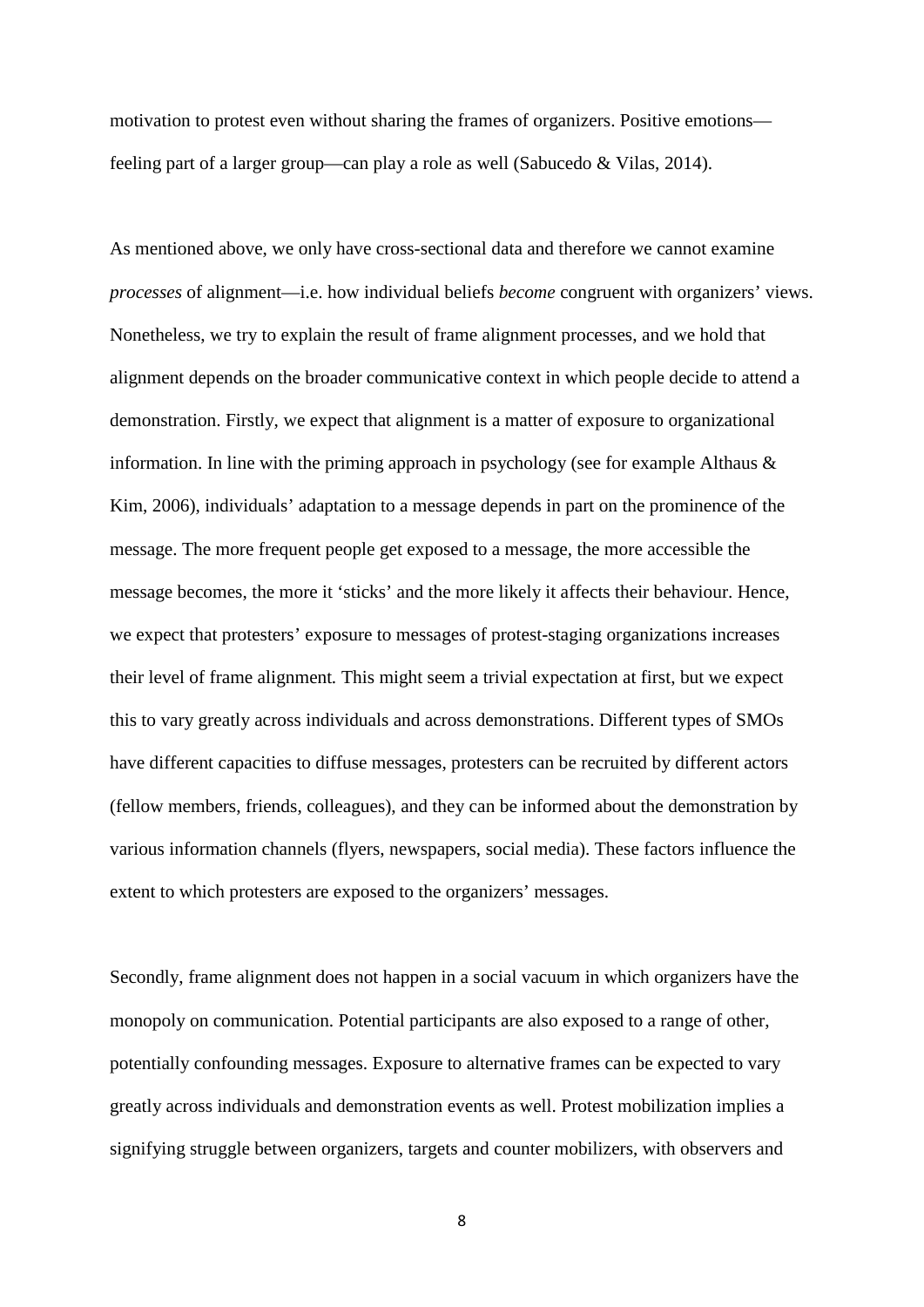commentators as third parties. Koopmans (2004) states that the forum *par excellence* for these framing wars are the modern mass media. Walsh (2004) shows that framing effects are attenuated when individuals are immersed in heterogeneous, crosscutting social networks. Knowing that many people are mobilized via so-called micro-mobilization networks consisting of colleagues and friends (Diani & McAdam, 2003) they may have been never directly confronted with the messages sent by the staging organizations but only with potentially biased or even entirely different interpretations by their personal recruiters. So, the more people are exposed to alternative messages and interpretations, the less their views are expected to be in line with those of the organizers.

In the next section, we further specify our expectations by presenting the data we use and by clarifying how we operationalized the rather abstract concept of exposure.

# **Data and Coding**

This study uses protest survey data gathered by *PROJECT*. Protest participants were randomly selected during the act of protest, asked to fill in a questionnaire at home and send it back via mail. We followed the standard protest survey procedure as spelled out by Walgrave and colleagues (Walgrave & Verhulst, 2011; Walgrave, Wouters, & Ketelaars, 2016). The present study covers twenty-nine demonstrations staged between 2009 and 2012 in three countries—eight in Belgium, ten in the Netherlands, and eleven in the United Kingdom. The selected protest events cover the most important and visible street demonstrations that were held in the countries during the research period. The aim of the project was to survey all significant demonstrations during this time. The selection of countries was mostly pragmatic, as coding frames requires sufficient knowledge of the language. Nevertheless, we think the three countries present a robust test for answering the goals set out for this study. More than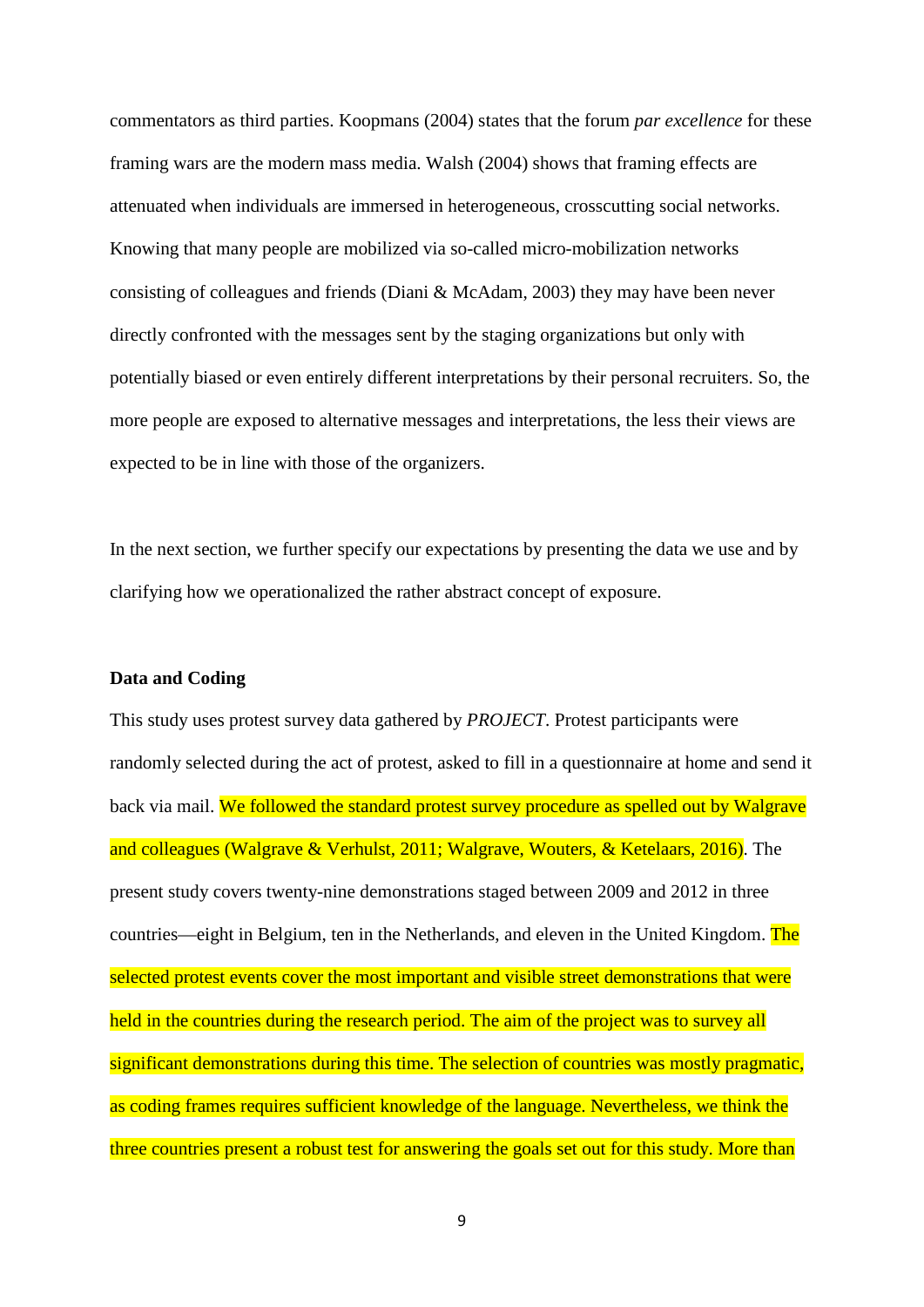20,000 postal surveys were distributed and 6,096 were sent back. Overall, the response rate was thirty percent.<sup>1</sup> In total 4,438 people answered all questions used in the study. Sixteen of the twenty-nine demonstrations are anti-austerity events, which include various protests against austerity measures, and one May Day event. We cover four events on environmental issues—climate change demonstrations or protests against nuclear energy—, four antidiscrimination events, and five 'democracy' protests aiming for changes in the political system.<mark><sup>2</sup></mark>

### *Coding Participant and Organizational Frames*

Frames are defined and operationalized based on the work of social movement scholar Hank Johnston (1995, 2002, 2005). He defines frames as cognitive schemata that shape people's behaviour and that consist of multiple elements. An important aspect of Johnston's method are the various *components* that make up frames. Accordingly, instead of analysing frames as broad categories that cover a range of concepts, we identify and examine each component of a SMO frame scheme separately (see e.g. Gerhards & Rucht, 1992). The units of analysis hence are *frame components*. They all address one of the following questions: What is the problem? Who or what is to blame for it? And, how can the problem be solved?

We measure the degree of alignment between the frame sender (organizations) and the frame receiver (participants) by examining to what extent protest participants use the same arguments and motivations in their survey responses as the organizations did in their official campaign texts. Since framing is about meaning and interpretations we do not compare the exact words organizations and activists use. Rather, we examine the congruence of the *content*—the underlying idea or argument—of what is said.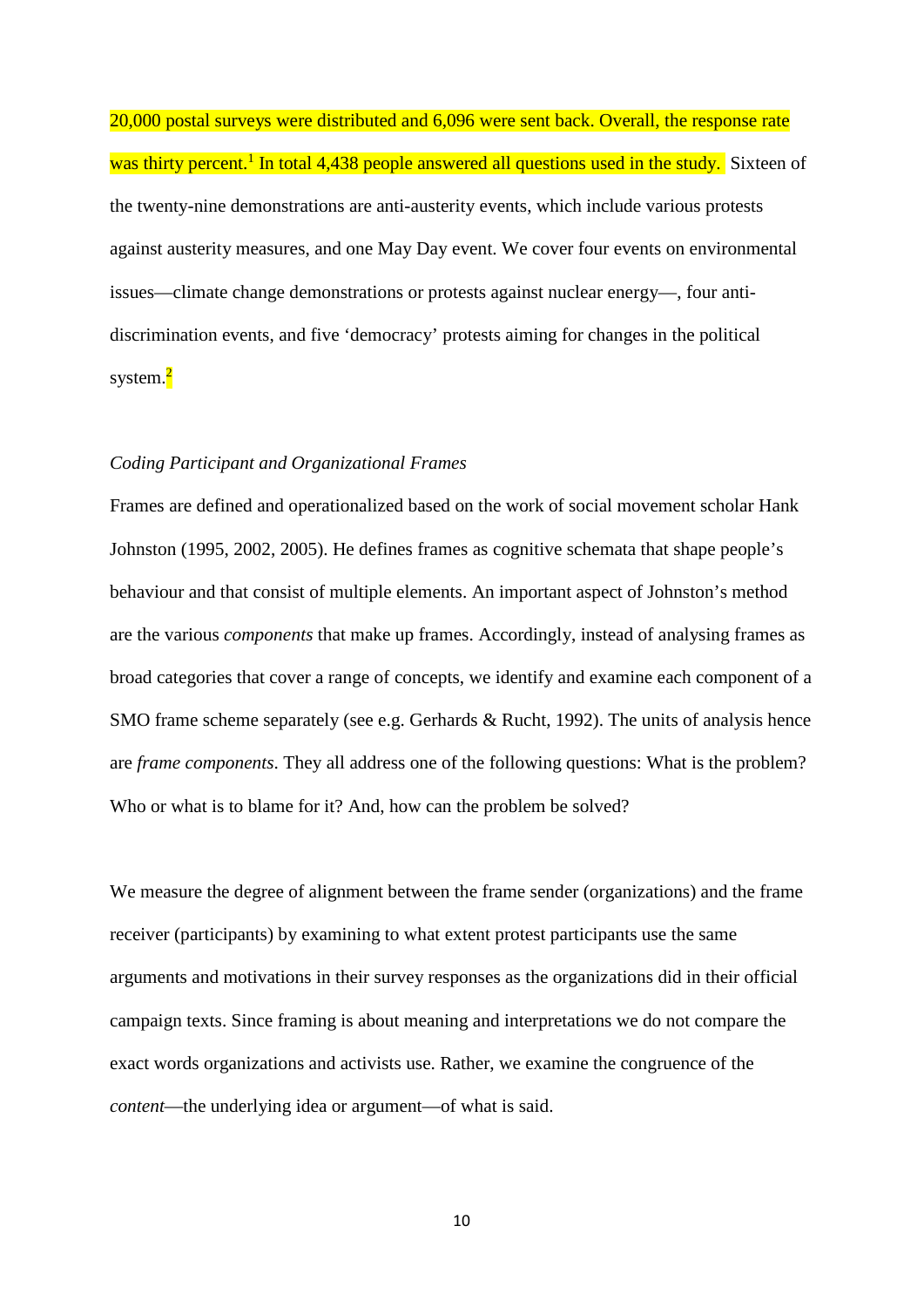In the first stage of the coding process we collect the platform texts of the twenty-nine protest events; these are the official claims and points of view put forward by the staging organizations, published online or in print flyers. We think such texts, representing a shared interpretation meant to be presented to the outside world, are the best available point of reference to empirically examine frame alignment. These texts are converted into a number of separate frame components. Each frame component is an argument, meaningful bit of text or comprehensible statement about the event, problem, solution, who is to blame, or underlying issue. On average, we counted twenty frame components per demonstration platform with a minimum of nine, and a maximum of 37. See the Appendix for an overview of all demonstrations and their number of frame elements.

The second stage of the coding process analyses the overlap between the frames of the organizations and participants' answers to three open questions in the survey: Q1 'Please tell us why you participated in this protest event?'; Q2 'In your opinion, who or what is to blame for [demonstration issue]?'; Q3 'What should be done to address this issue?' These written accounts only reveal part of the beliefs participants have regarding the event, but such an incomplete picture is not a disadvantage per se. Respondents mention what is most important to them and present us with the 'vocabularies of motive' (see e.g. Benford, 1993) they use to justify their participation to themselves and others. Following the widely used distinction between diagnosis (including blame attribution) and prognosis (Snow & Benford, 1988), Q1 asks for the diagnosis, the event or situation that is problematic and needs to be repaired. Granted, it does not literally do so. Respondents might interpret it differently and—instead of referring to the issue or problem underlying the protest event—mention other reasons why they participated. Still, of all arguments written down by respondents only six percent does not refer to the issue at stake. Q2 goes into blame attribution, who or what is responsible for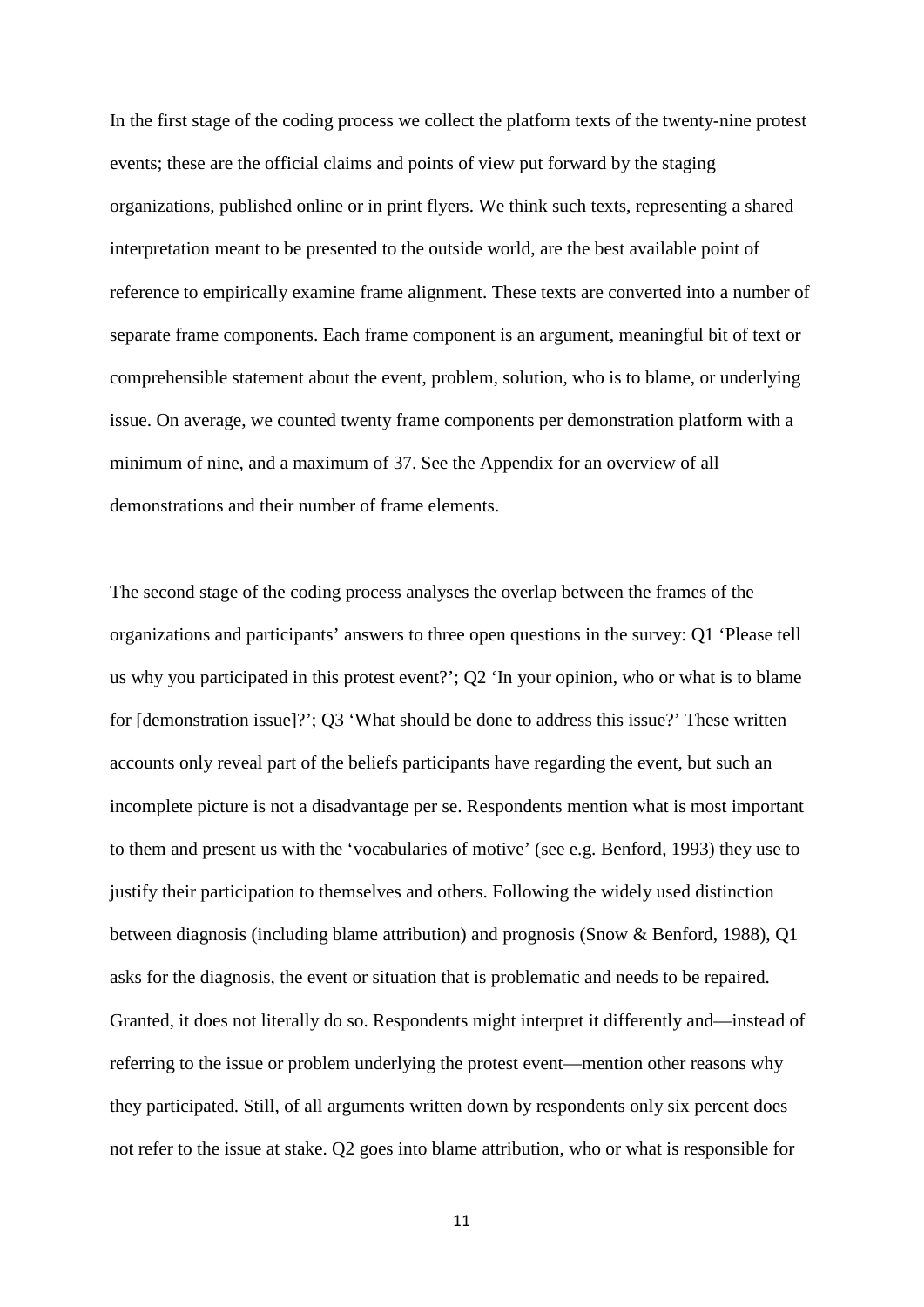the problematic situation. Q3 elicits a prognosis, a possible solution for the problem. Our analyses only include respondents who answered all questions.

Coding is done by six coders.<sup>3</sup> Each demonstration is coded by at least two different people who each code the answers of approximately 1,000 respondents. The coding unit is a quasisentence containing one message. For every quasi-sentence, we examine whether it is congruent with an organizations' frame component or not. Table 1 shows the frame components that were identified in the organizers' pamphlet of *Scream for Culture* in Amsterdam. The right column lists the answers of a single respondent and shows how quasisentences were operationalized and which answers were coded as (in)congruent.

#### <Table 1 about here>

Ten percent of the sample is double coded and we measure Krippendorff's alpha (Hayes & Krippendorff, 2007) for the number of identified quasi-sentences (K-alpha=.93), the number of quasi-sentences congruent with the organizers (K-alpha=.72) and the number of incongruent quasi-sentences (K-alpha=.71). Quasi-sentences that are not related to the demonstration or issue—for instance 'I participated because my wife asked me to'—are not included to measure alignment. We do not deny that such issue-unrelated answers are meaningful but they rather indicate the degree to which people demonstrate for not directly content-related reasons. We will use these answers as a control variable.

#### **Dependent Variables: Measuring Frame Alignment**

Both respondents' congruent and incongruent answers are informative for their frame alignment. This study therefore has two dependent variables: *Total Alignment*, which is the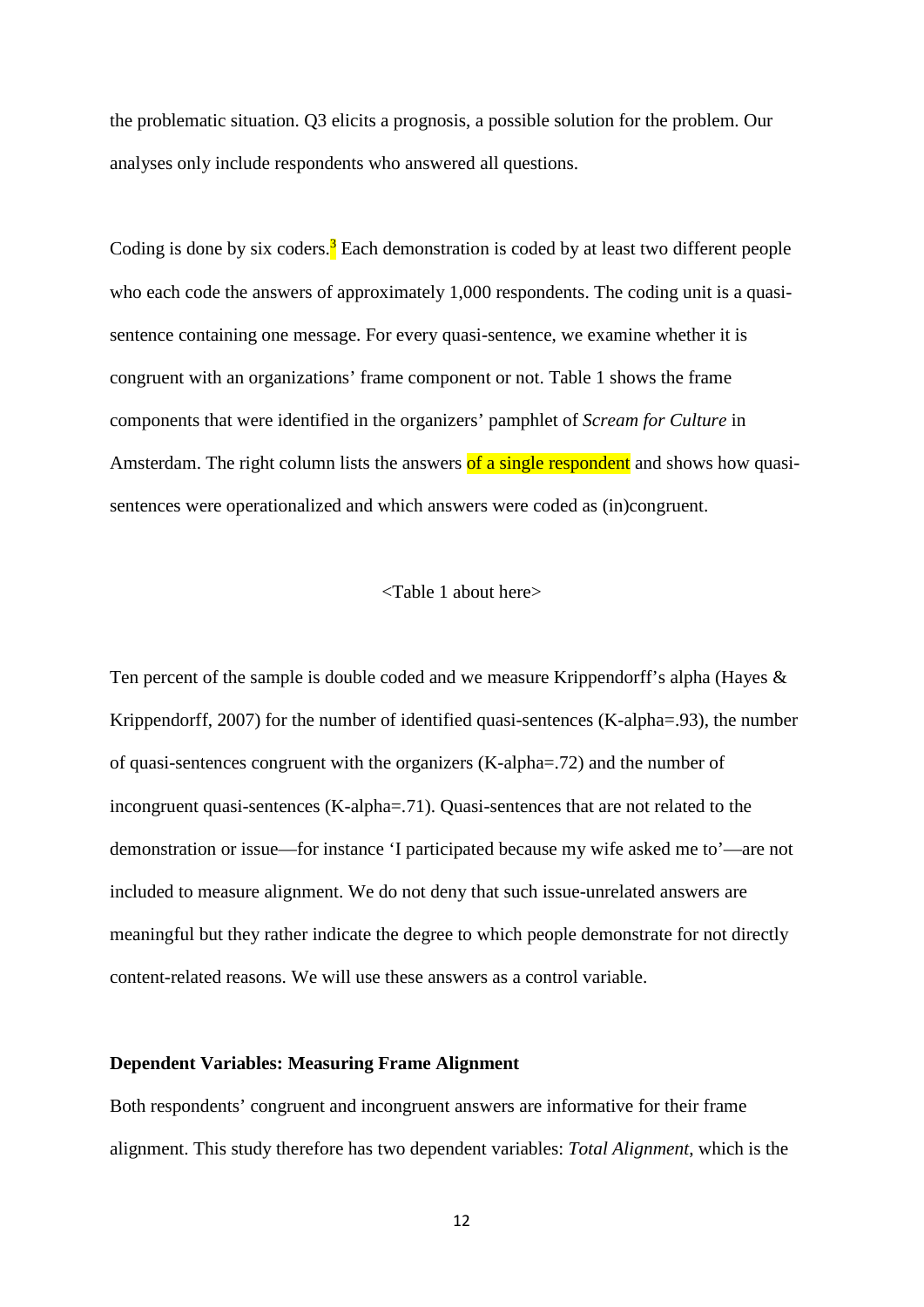number of congruent frame components a respondent mentions, and *Total Nonalignment*, the number of incongruent frame elements. These dependent variables are correlated but not very strongly (Pearson's R =  $-.385$ ; p = .000). Figure 1 and 2 present their frequency distributions. On average, respondents produce four quasi-sentences: two that can be traced back to the organizers' frames (congruent), and two alternative elements (incongruent frame components). The dependent variables both follow a Poisson distribution; they are count variables skewed to the right. Tests reveal no sign of overdispersion so we run standard Poisson regressions. Since protest participants are nested in demonstrations we model the dependence within demonstrations using multilevel random-intercept regression models.<sup>4</sup>

<Figure 1 & Figure 2 about here>

#### **Independent Variables**

*Exposure to Organizers' Frames* — Our first expectation was that respondents who are more exposed to frames put forward by organizers are more aligned. Applying this general idea to the demonstrations we study, we propose four organizational exposure indicators.

- (1) *Member Staging Organization*. Members of the staging organizations should be more exposed to the official claims via co-members and via targeted communication (like websites, meetings, mailing lists). We asked respondents to list the main staging organizations of the demonstrations and followed up with : '*Are you a member of any of these organizations'* (0=no, 1=yes).
- (2) *Mobilized Via Organization.* A second proxy measuring exposure to organizers' frames taps into participants' recruitment. Firstly, we ask respondents whether they were asked by someone to participate in the protest. Secondly, we ask how respondents found out about the demonstration and what their most important information channel was.<sup>5</sup>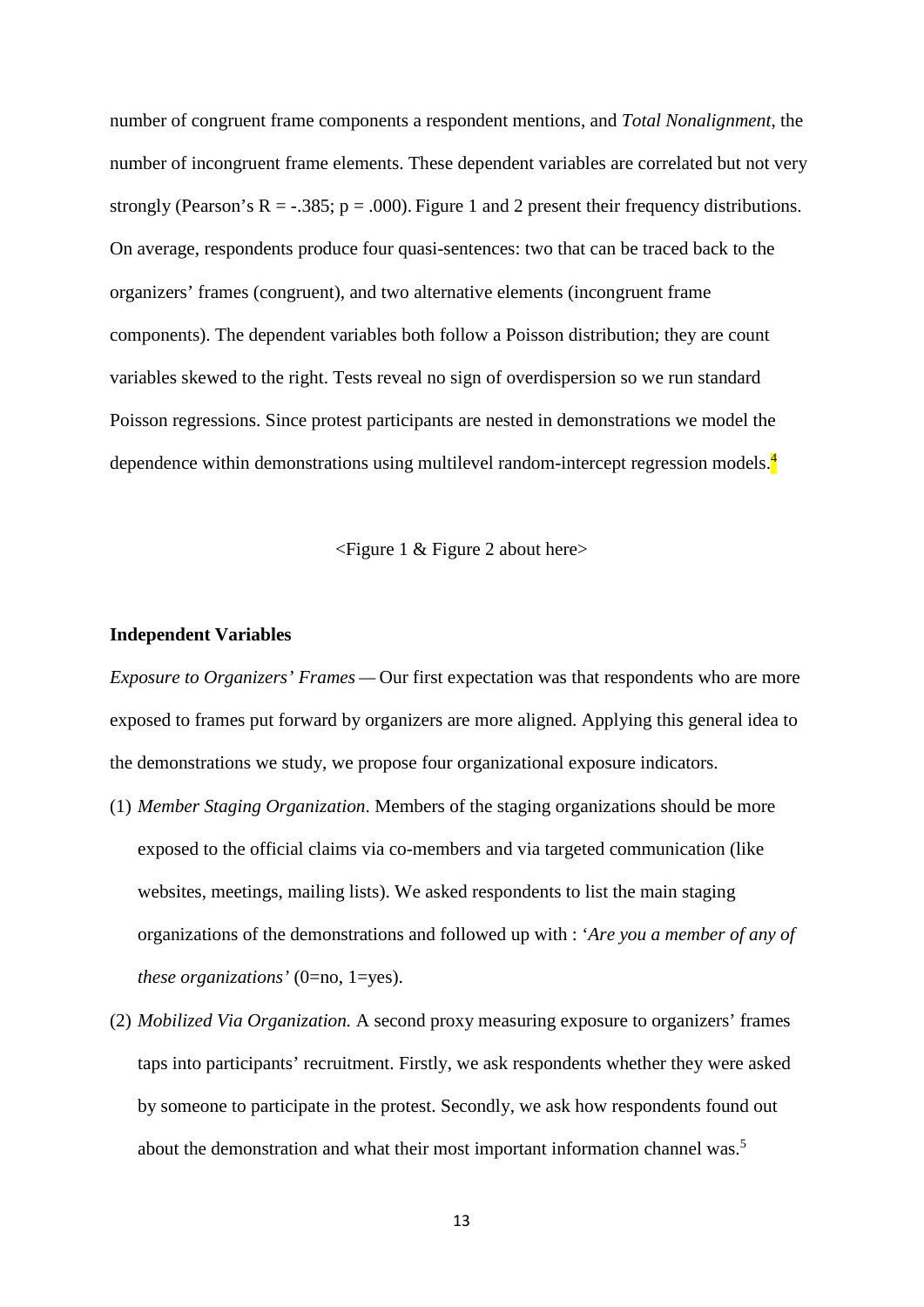Respondents were coded '1' when they answered that they were only asked by comembers of an organization, or when their most important information channel was either an organization (magazine, meeting, website, mailing list), (fellow) members of an organization, or ads, flyers and/or posters. Others were coded 0.

- (3) *Formal Organization.* A social movement's structure influences the way protesters are mobilized and how information is disseminated (Rucht, 1996). We expect more exposure to the official protest frames when demonstrations are staged by strong, formal, professional organizations and expect less exposure when protests are initiated by organizations with a more loose and informal structure, characterized by more flexible forms of coordination. Formal Organization is a dummy variable with demonstrations dominated by centralized, formal and hierarchical coordinated organizations coded as 1 and demonstrations staged by more loose, decentralized organizations coded as 0. In the latter case, membership organizations were not leading the way, and the protest was mostly organized by 'digitally mediated action networks' (Bennett & Segerberg, 2012, p. 742). The coding is based on factsheets with descriptions of the main initiators of the demonstrations that were filled in by every country team in *PROJECT*.
- (4) *Number of Organizers.* We expect that a larger number of organizers lead to higher levels of alignment. More organizers means more diffusion of the protest frames through more communication channels increasing the odds of frequent exposure to protest frames. The number of organizers is coded by counting the number of staging organizations on the demonstration's official platform, up to a maximum of five.

*Exposure to Alternative Frames* — Our second expectation was that when supporters of a movement get exposed to alternative messages not controlled by the movement, they are on average less aligned. We present three indicators that grasp alternative exposure.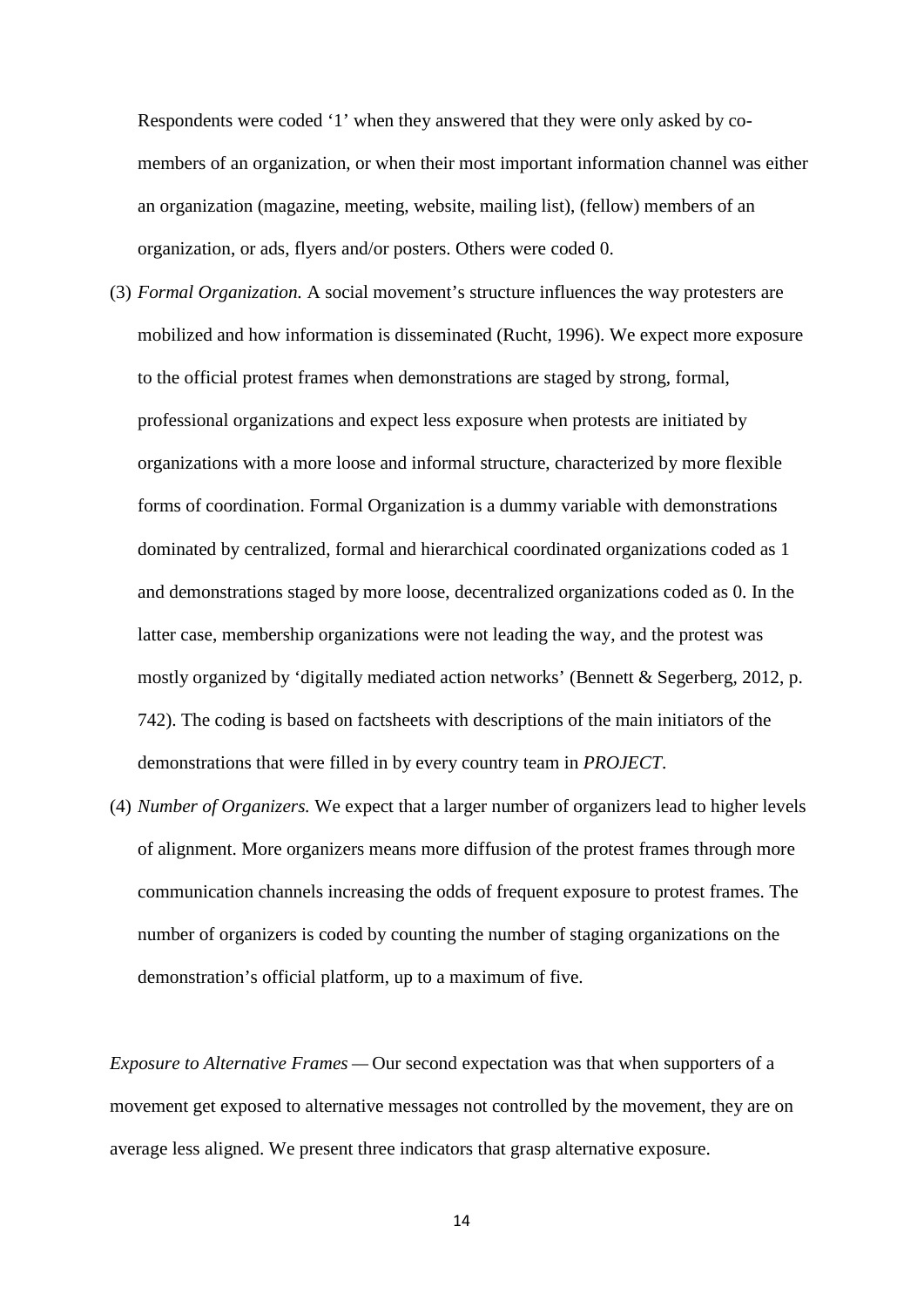- (1) *Membership Diversity.* Activists who are member of various organizations—not only of organizations staging the event—are expected to be exposed to alternative frames (Heaney & Rojas, 2007). We ask respondents to indicate whether they are an active or passive member of any of twelve listed types of organizations. <sup>6</sup> To measure Membership Diversity we count the number of organization types that a respondent is engaged in, up to a maximum of five.
- (2) *Political Interest.* Activists with high levels of political interest are likely to be more exposed to alternative frames than people with little interest in politics. Politically interested are more informed about politicized issues, read and discuss more political news and are more exposed to various political viewpoints. We ask respondents: '*How interested are you in politics?*' (1=not at all; 2=not very; 3=quite; 4=very).
- (3) *Political Attention for Issue.* A message-confounding factor at the demonstration level is the pre-existing political attention for the protest issue. If an issue already receives political attention and is the subject of political debate leading to the presence of pros and cons in the public domain, we expect the chance that potential participants picked up these alternative frames (or deem them salient) to grow. Political attention is tricky to measure, though. We rely on a survey question that each national research team had to answer before each demonstration: '*Now before the demonstration, do the major political institutions (government, parliament etc.) devote a lot of attention to the issue of the demonstration, or not?*' (none at all, quite a bit, a lot). We merged the two first categories leading to a variable with 'none at all' and 'quite a bit' coded as 0, and 'a lot' coded as 1.

Our models also contain control variables. Apart from gender, age, and education, we control for the total number of quasi-sentences (congruent and incongruent) given by a respondent. Also, we account for whether or not (0-1) a participant gave one or more issue-unrelated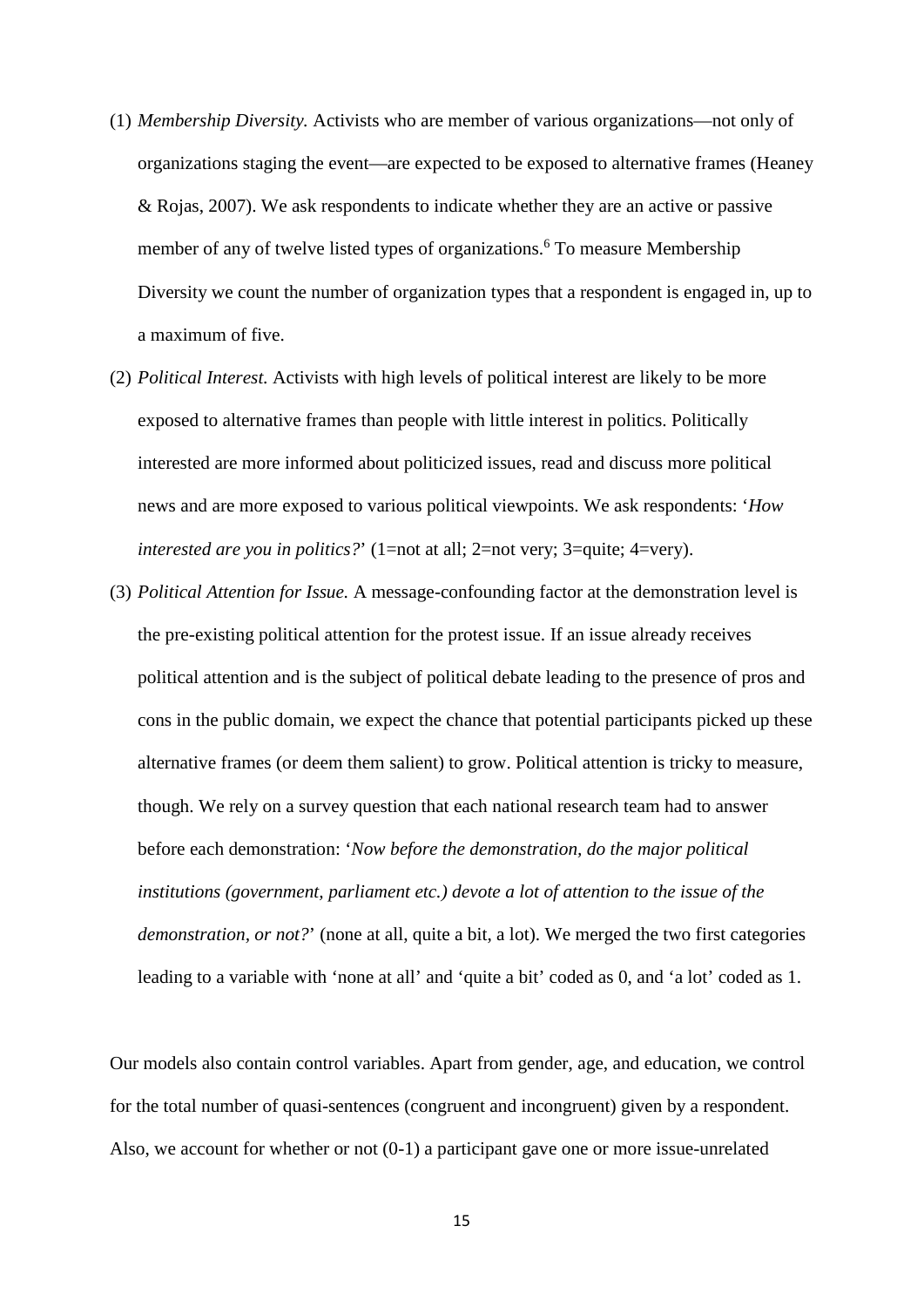answers. Participants who write down not directly content-related reasons for their participation, are probably less aligned. On the demonstration level we control for the number of frame components in the protest pamphlet and we add issue dummies. Table 2 gives an overview of all variables' descriptives.

<Table 2 about here>

## **Results**

Table 3 shows two multilevel random-intercept Poisson regression models; Model 1 for Total Alignment (number of congruent frame components a respondent mentions), and Model 2 for Total *Non*alignment (number of incongruent frame elements). The independent variables are divided into four groups. The first two panes correspond with our two main expectations. The third and fourth pane list control variables. Besides regression coefficients, standard errors and significance levels, we report incidence-rate ratios (IRR) to make sense of effect sizes. The model fit statistics at the bottom compare full with intercept-only models. The full models fit the data better.

The first pane of Table 3 tests the predictive power of exposure to the organizers' frames. Two of the four variables yield the expected positive and significant results in the Total Alignment model. Participants mobilized via the staging organizations are more aligned than participants recruited via other routes. However, the effect is rather small (IRR=1.051): people who were asked by (fellow) members or found out about the event via organizational information channels write down 5% more aligned frames than people for which this was not the case. This variable relates to Total *Non*alignment as well: people who were recruited via the protest organizers write down 5% less alternative frames than their fellow participants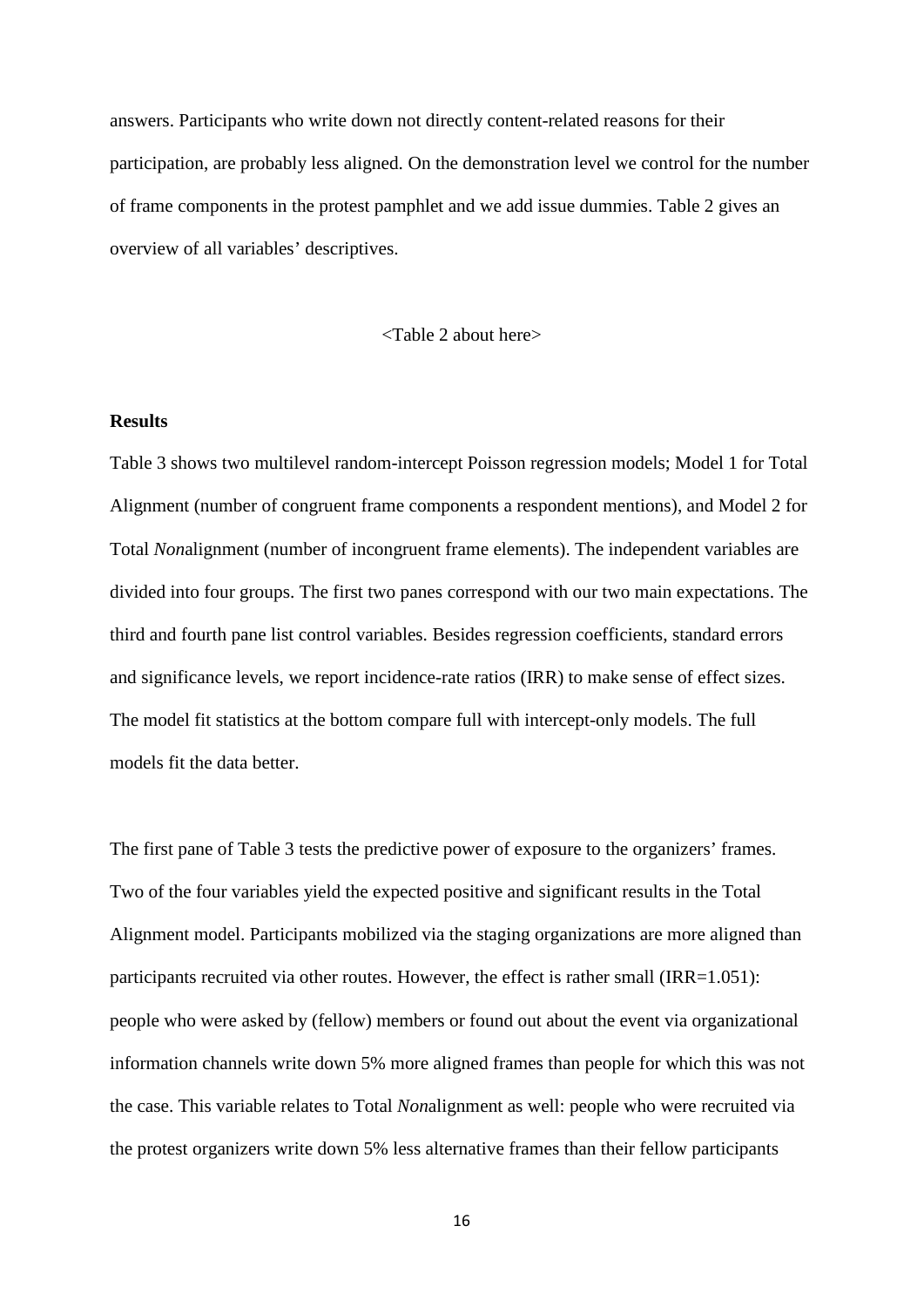(IRR=.951). Surprisingly, membership in one of the staging organizations does not affect alignment. Members are not more aligned than non-members. Maybe not all members are highly involved per se. As check-book or passive affiliates they do not necessarily support the organization's goals and ideas more than non-member participants. Being recruited by staging organizers and (fellow) members matters, rather than being a member as such.

Demonstrations staged by strong formal organizations are populated by demonstrators that are on average more aligned. Compared to activists in more loose organized events, they mention almost twice as many congruent frames (IRR=1.787). Moreover, these participants also name about half less alternative frames, as can be seen in the Total Nonalignment model (IRR=.592). Whether a demonstration is staged by formal and hierarchically coordinated organizations is the strongest predictor in both models. The number of organizers does not affect Total Alignment. However, Model 2 shows that protesters in events with more organizers—larger coalitions, more diverse frames—mention 4% less frames that are incongruent with the frames of the movement (IRR=.960). Our first hypothesis is generally confirmed. We find a positive correlation of the indicators of exposure to organizers' frames with Total Alignment and a negative relation with Total Nonalignment.

### <Table 3 about here>

The second pane tests exposure to alternative frames. Membership Diversity does not yield significant results. Yet political interest matters. The Total Nonalignment model shows that participants with high political interest mention more alternative reasons for participation than respondents with low political interest, although they do not write down less congruent frames (Model 1). This seems logical: while political interest provides them with more alternative frames, there is no reason why these individuals would be less exposed to organizers' frames.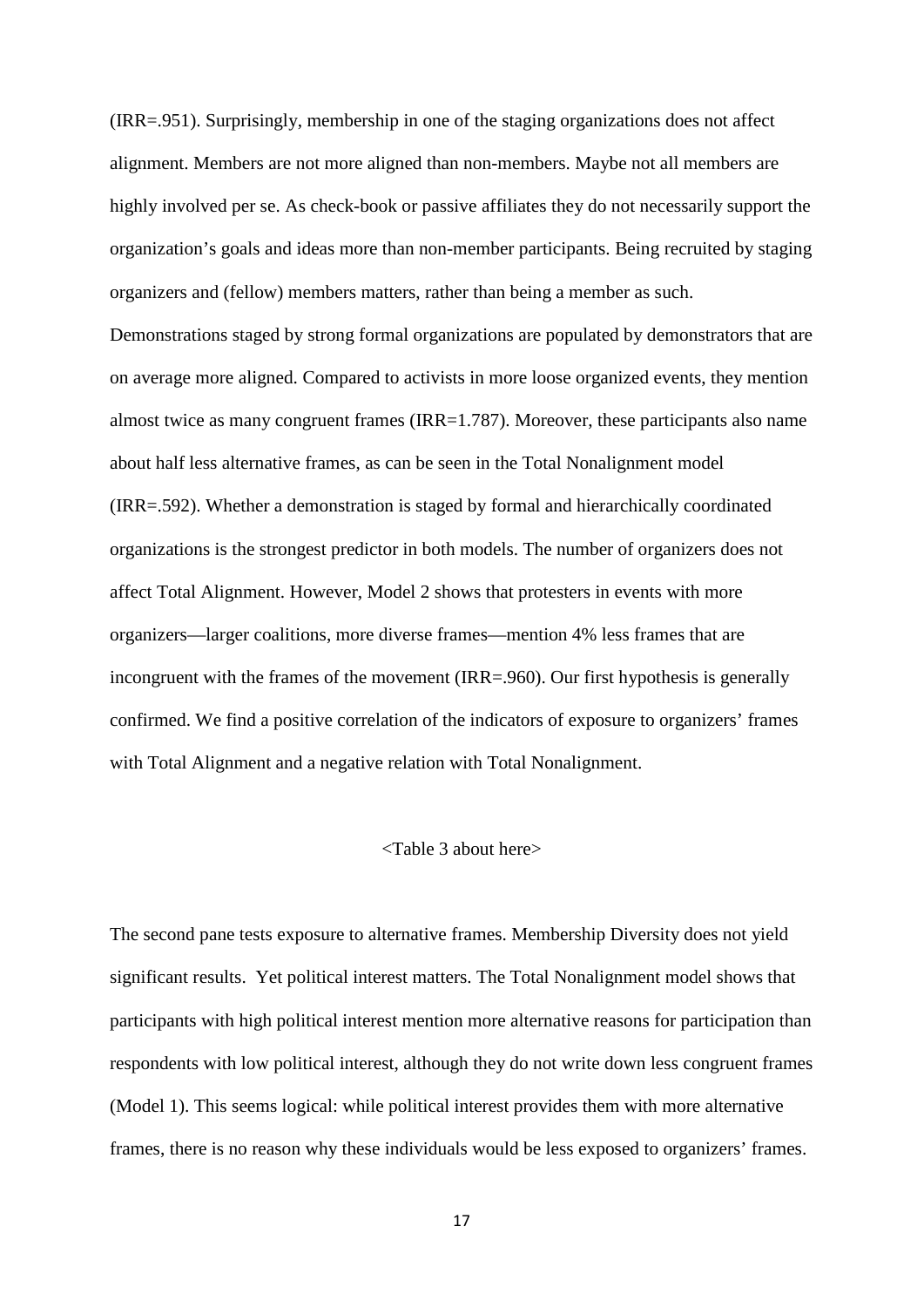It must be noted however, that the effect is rather small (IRR=1.019). Political Attention, in contrast, correlates with both alignment measures. Demonstrations on issues that received a lot of political attention in the period before the event are populated with participants that, on average, mention more than twenty percent less congruent frames (IRR=.810) and about thirty percent more alternative frames (IRR=1.314). If an event is in the centre of a political debate, protest organizers cannot control the information flow; the informational environment becomes messy leading to lower frame alignment levels. Overall, the evidence supports the idea formulated in H2 that there is a negative relationship between frame alignment and the exposure to alternative interpretations and beliefs regarding the issue and/or event.

Finally, we take a short look at the control variables. Few significantly correlate with frame alignment. Yet, women seem to mention more frames in line with the organizers than men. We also find that respondents who write down issue-unrelated reasons for participation are less aligned and make more nonaligned statements as well. These participants probably primarily attend because of emotional attachments or social networks rather than because of cognitive motives. Regarding the different issues, people in democracy protests most closely stick to the official protest platforms. Compared to austerity protesters their arguments are about twice as often congruent (IRR=1.823). This might be explained by the fact that the claims of protests aiming for changes in the political system may be broader and contain more general principles that are easier to remember and reproduce.

#### **Conclusion and Discussion**

Recent social movement research has empirically shown that what protesters think not necessarily parallels what social movement organizations proclaim. The extent to which protesters' frames are in tune with organizers' mobilizing messages varies greatly. In this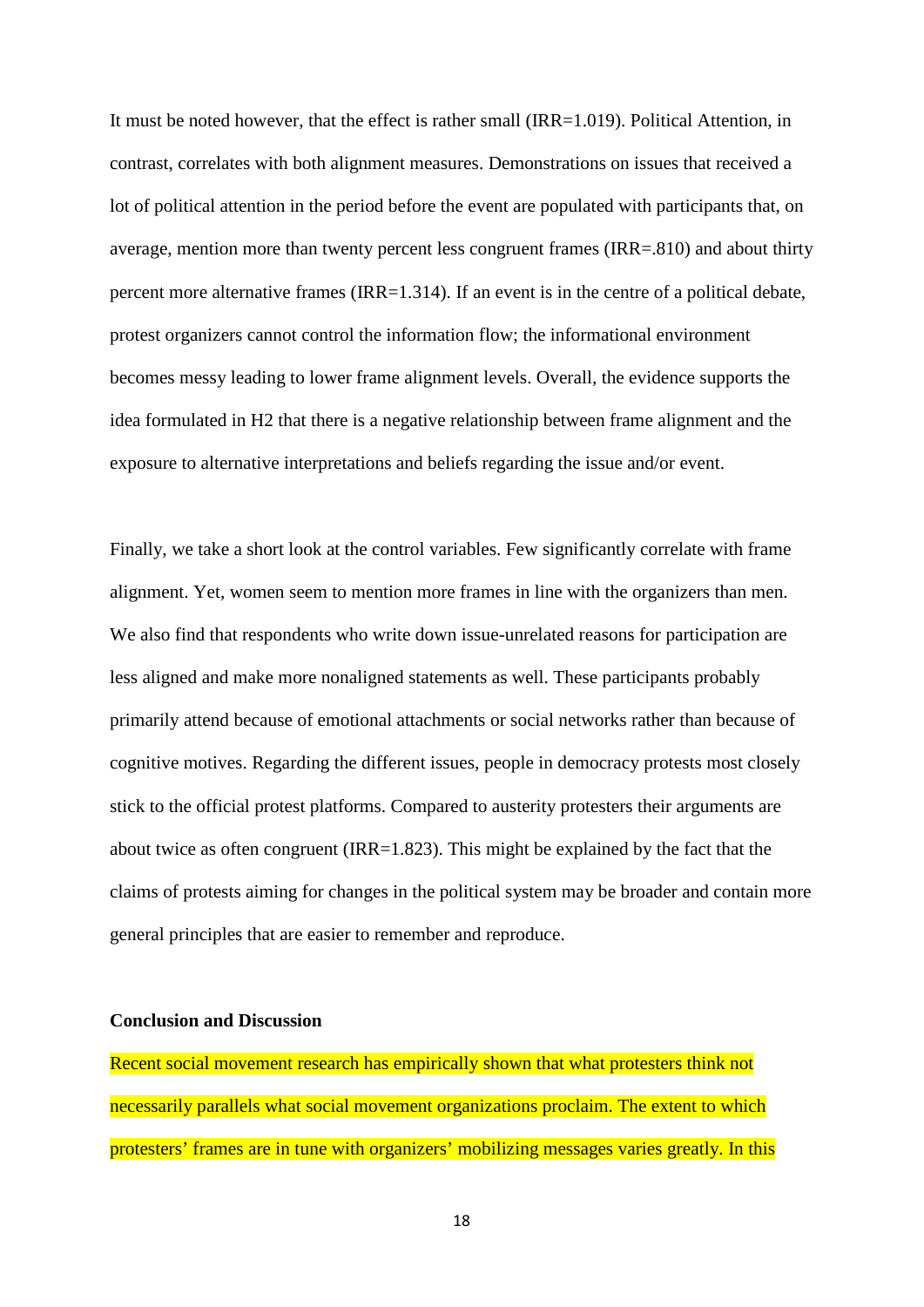study we have tried to explain this variation. We argued that frame alignment is a matter of exposure to organizational and alternative information. We found that being recruited by the organizers is associated with people's mentioning of the mobilizing messages. Also, when a demonstration is staged by strong formal organizations or by multiple organizers, participants' frames are more in line with the protest pamphlets. This suggests that SMOs have leverage in producing unified masses and that more professional organizations, and organizations that collaborate, via their joint recruitment efforts and other resources they possess, can succeed in getting a crowd behind the banner that is of one mind. Frame alignment thus is something malleable, that organizations can influence given their own efforts and strategic decisions. The broader political context, central in much theorizing about protest emergence, mobilization and impact, however, severely constraints movement agency as it exposes (potential) participants to alternative arguments and positions. If the issue of the demonstration is already salient in the political arena, organizations appear to have less control over what participants in their events stand for. This points to a dilemma organizations sooner or later are confronted with: if their topic of concern is salient and the momentum to make a difference is present (their issue is on the political agenda) their events are more likely to draw participants with diverging views. This suggests that with the momentum of a movement also the disappointment of some of its participants is born, finding themselves less in sync with what the movement leadership declares. How movement organizations deal with this difficult balancing act looks like a promising, but challenging, avenue for future research.

In general, we believe that our framework based on the concept of exposure passed the test. It produces plausible and empirically warranted predictions and indicates that frame alignment is about more than strategic framing or frame characteristics, and is connected to features of individuals, organizations and the broader context in which the protest takes place. It must be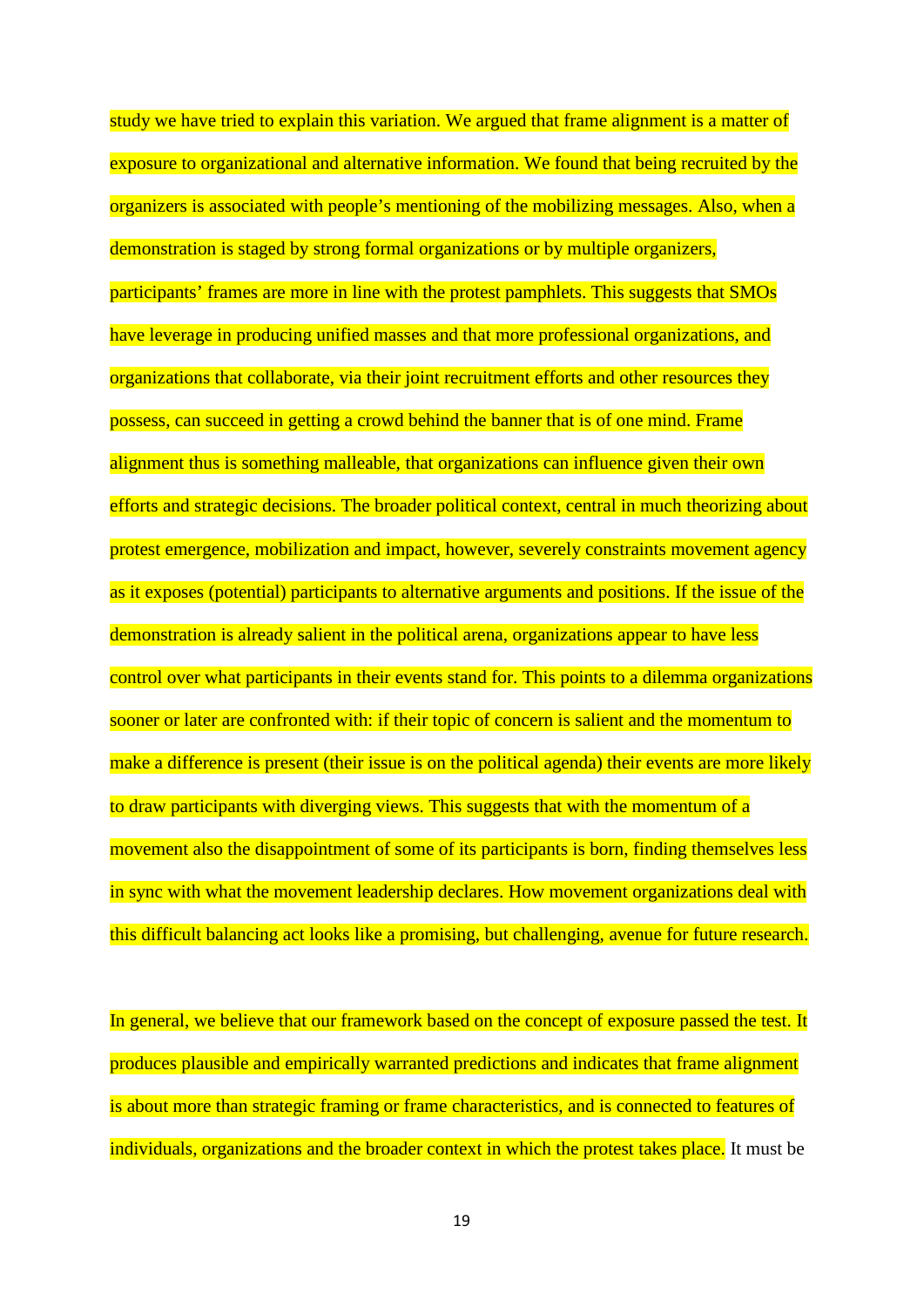noted though, that we only formulated and tested a partial theory. People adopting certain frames does not only depend on exposure, but on their willingness to *accept* the frames that are communicated as well (see for example Zaller, 1992 for a similar account of how public opinion is formed). Some people can be expected to be more willing to embrace the protest organizers' frames than others, depending on their motivation and issue involvement (Chong & Druckman, 2007), the strength of their predispositions (Brewer, 2003), or how credible they judge the source of the message to be (Pornpitakpan, 2004; for a similar argument related to frame alignment see Benford & Snow, 2000). Unfortunately, the evidence regarding the protest participants in our sample did not allow us to measure the acceptance dimension of frame alignment.

Moreover, while frame alignment is a process, our research only measured its outcome. A more complete picture would entail tracing the changing views of potential participants over time together with the strategic shifts in emphasis in the official mobilizing texts. Only such a dynamic analysis can shed light on the mutual adjustments between activists and organizations and disentangle the causal relationship. Such an approach could also aim to tap the views of non-participants before the event, in order to trace whether they have been exposed to mobilizing messages, to what extent they adopted these views, and whether their decision not to participate is related to their degree of alignment.

Furthermore, we are not sure that what we found here also applies to other types of protest and contention in other countries. Demonstrations may be the most popular type of protest nowadays, but studying other forms of political action, in other parts of the world, and in other moments in history may produce different results. For instance, it can be expected that more risky and costly participation requires higher degrees of frame alignment. People who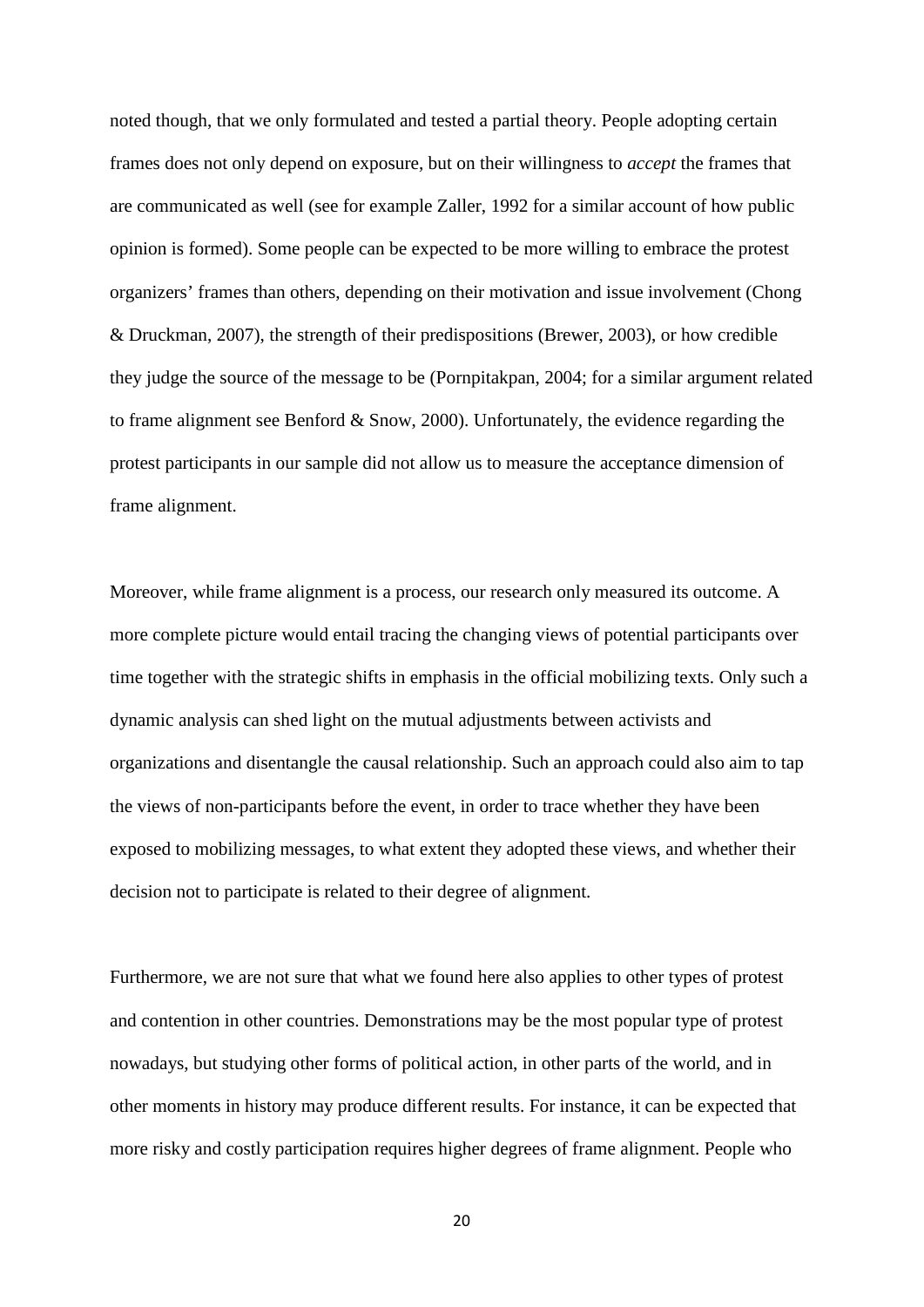strike or who engage in confrontational action are on average probably more aligned than the demonstrators we studied here. In authoritarian countries as well, average frame alignment of protesters should be higher. Given these contingencies, however, we nevertheless believe that the *mechanism* and path we highlighted here and that leads to (non)alignment may very well be generic. Our framework featuring the mechanism of exposure to organizational messages on the one hand and alternative information on the other, is also likely to be relevant in other forms of protest participation and contention.

Finally, we have analysed frame alignment here as a dependent variable, trying to tease out its antecedents. Future framing studies could consider examining frame alignment as an *independent* variable as well. Are aligned activists, for instance, more active recruiters and more loyal participants? Do protesters come across as more unified when frame alignment is high, and does this influence protest success? We hope our study has pointed out a way, both theoretical and empirical, to start tackling varying degrees of frame alignment.

#### **Endnotes**

1. Walgrave et al. (2016) report an average response rate of 36% across 51 demonstrations in the project. For an elaborate discussion of response bias and other methodological issues related to protest surveying we refer to this article.

2. Since we are not interested in comparing our data to a 'population', and as the descriptives of the paper are not our central contribution, we think it is not warranted to calculate response bias and, subsequently, to weigh the data. We are interested in the drivers of frame alignment *within* our sampled respondents and we control for differences between demonstrations and issues through multilevel modelling.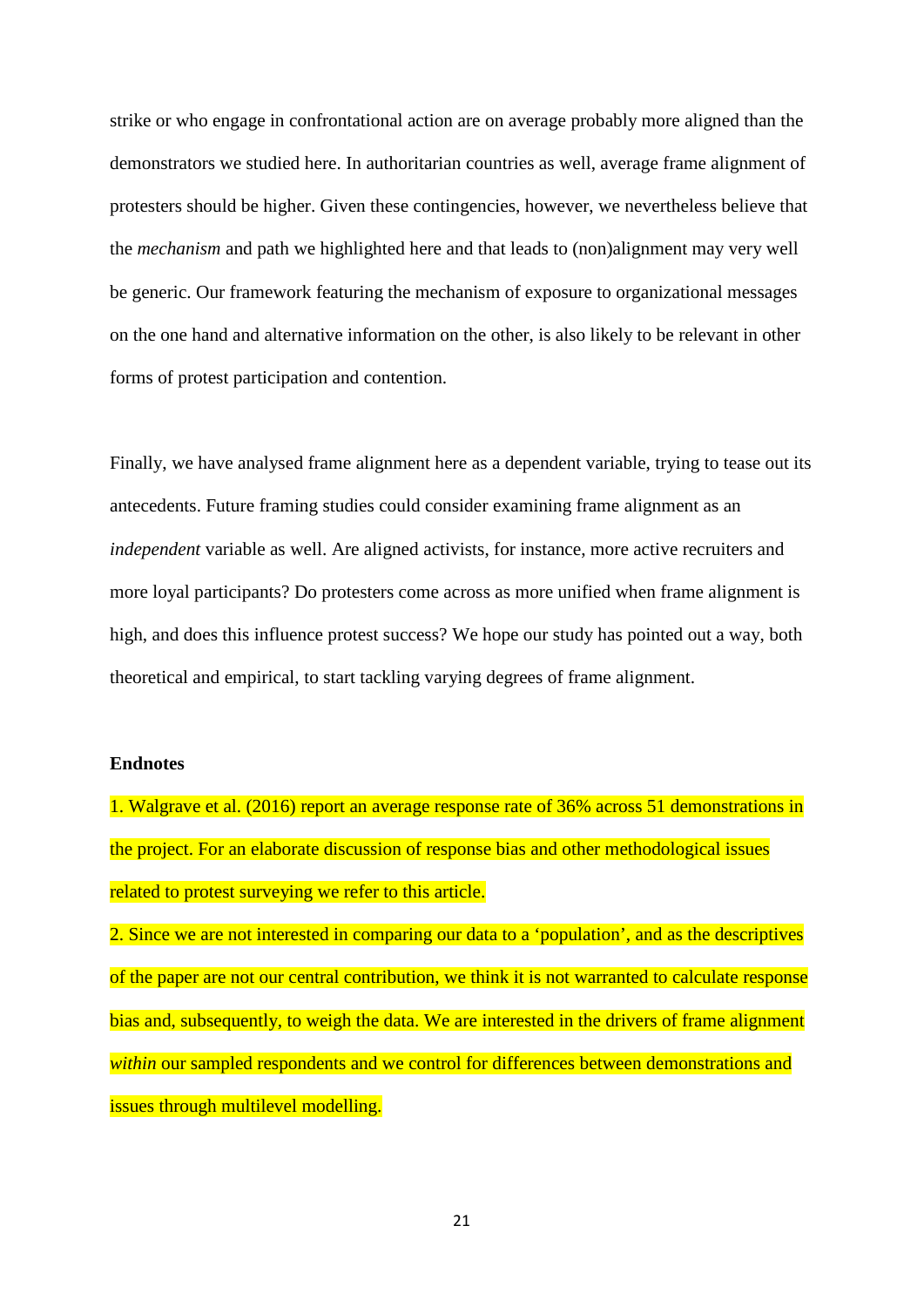3. Coders were trained carefully and had to finish a trial for each demonstration they were assigned to. The trial coding was compared with a master coder's coding, and mistakes were followed up and clearly explained. Coders had to show sufficient congruence with the master coder before they could start coding.

4. We use the megropisson command in STATA. We initially controlled for the country level by adding country dummies to the models. Adding these country dummies does not change the results. We left these variables out in the final analyses as the models already contain many variables at the demonstration level.

5. Possible answer categories were: 1 Radio or television; 2 Newspapers (print or online); 3 Alternative online media; 4 Advertisements, flyers, and/or posters; 5 Partner and/or family; 6 Friends and/or acquaintances; 7 People at your school or work; 8 (Fellow) members of an organization or association; 9 An organization (magazine, meeting, website, mailing list, …); 10 Online social networks (e.g. Facebook, Twitter).

6. Church or religious organization, trade union or professional association, political party, women's organization, sport or cultural organization, environmental organization, lesbian or gay rights organization, community or neighbourhood association, charity or welfare organization, third world, global justice or peace organization, anti-racist or migrant organization, human or civil rights organization, or another organization.

# **References**

Alkon, A. H., Cortez, M., & Sze, J. (2013). What is in a name? Language, framing and environmental justice activism in California's Central Valley. *Local Environment*, *18*(10), 1167–1183.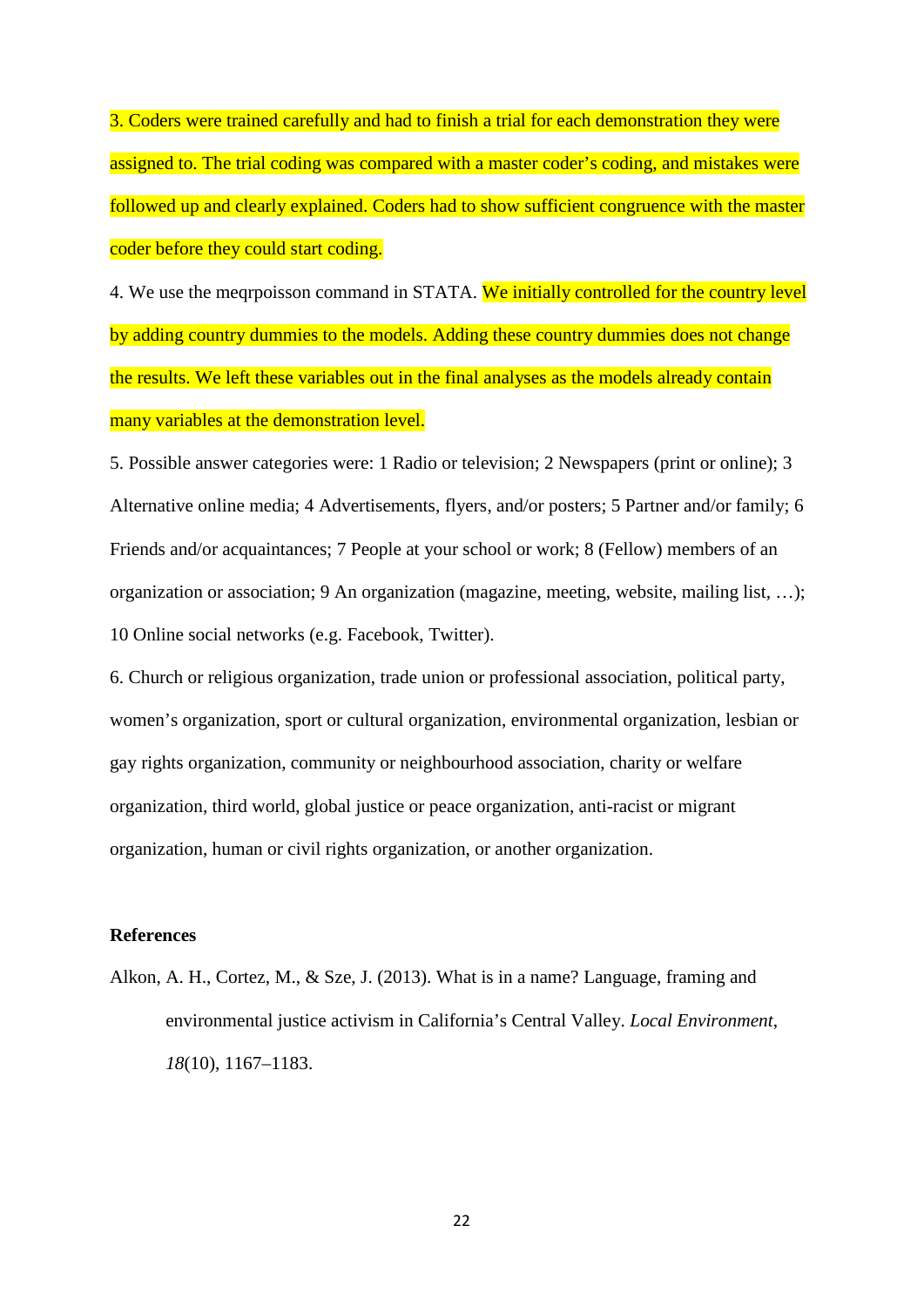- Althaus, S. L., & Kim, Y. M. (2006). Priming Effects in Complex Information Environments: Reassessing the Impact of News Discourse on Presidential Approval. *The Journal of Politics*, *68*(4), 960–976.
- Babb, S. (1996). "A True American System of Finance": Frame Resonance in the U.S. Labor Movement, 1866 to 1886. *American Sociological Review*, *61*(6), 1033–1052.
- Benford, R. D. (1993). You Could Be the Hundredth Monkey. *Sociological Quarterly*, *34*(2), 195–216.
- Benford, R. D. (1997). An Insider's Critique of the Social Movement Framing Perspective. *Sociological Inquiry*, *67*(4), 409–430.
- Benford, R. D., & Snow, D. A. (2000). Framing Processes and Social Movements: An Overview and Assessment. *Annual Review of Sociology*, *26*, 611–639.
- Bennett, W. L., & Segerberg, A. (2012). The Logic of Connective Action. Digital Media and the Personalization of Contentious Politics. *Information, Communication & Society*, *15*(5), 739–768.
- Brewer, P. R. (2003). Values, Political Knowledge, and Public Opinion about Gay Rights: A Framing-Based Account. *Public Opinion Quarterly*, *67*(2), 173–201.
- Cadena-Roa, J. (2002). Strategic Framing, Emotions, And Superbarrio—Mexico City's Masked Crusader. *Mobilization: An International Journal*, *7*(2), 201–216.
- Chakravarty, A., & Chaudhuri, S. (2012). Strategic Framing Work(s): How Microcredit Loans Facilitate Anti-Witch-Hunt Movements. *Mobilization: An International Quarterly*, *17*(2), 175–194.
- Chong, D., & Druckman, J. N. (2007). Framing Public Opinion in Competitive Democracies. *American Political Science Review*, *101*(4), 637–655.
- Diani, M., & McAdam, D. (2003). *Social Movements and Networks : Relational Approaches to Collective Action: Relational Approaches to Collective Action*. OUP Oxford.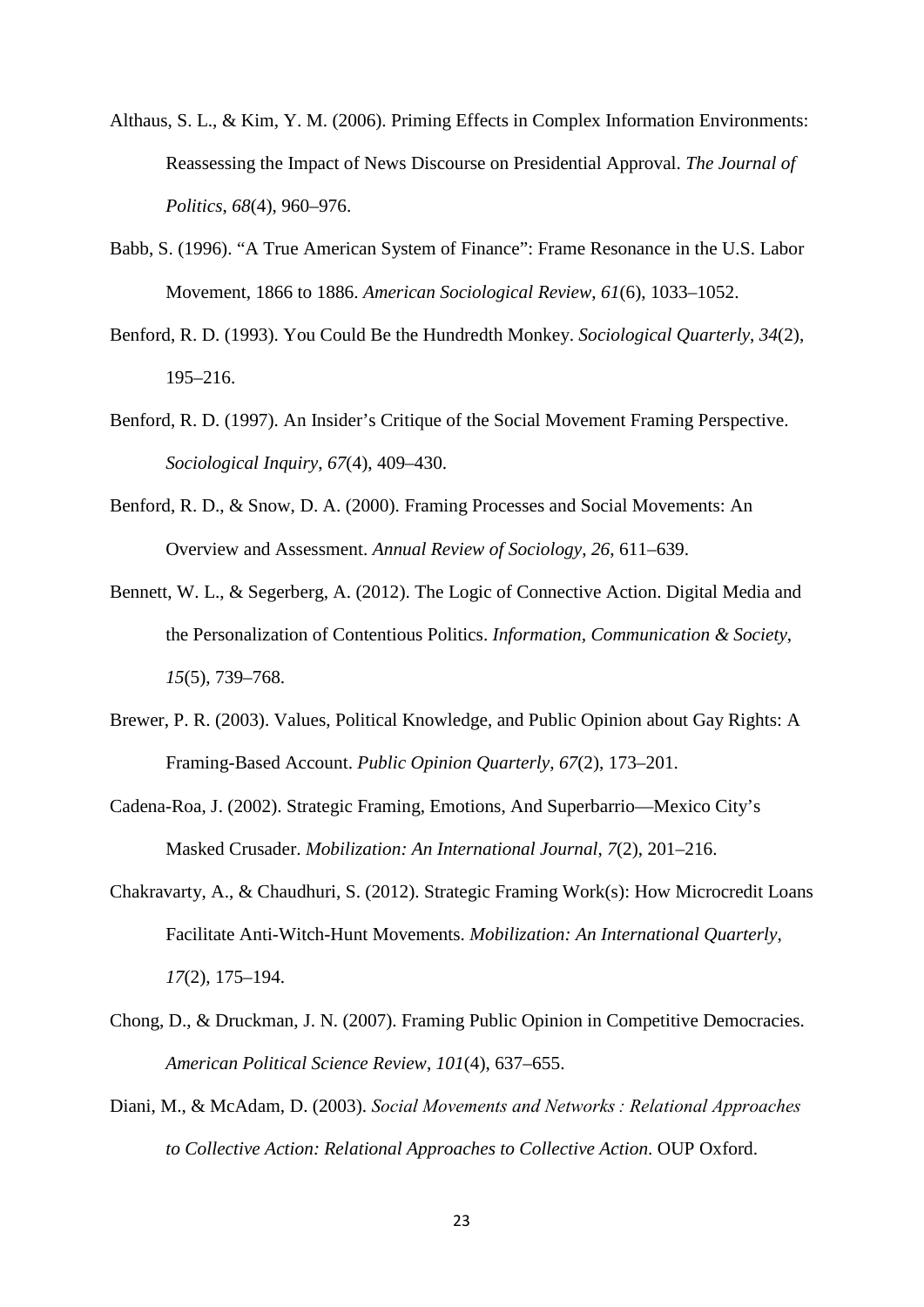Ernst, R. (2009). Working Expectations: Frame Diagnosis and the Welfare Rights Movement. *Social Movement Studies*, *8*(3), 185–201.

Etzioni, A. (1975). *Comparative Analysis of Complex Organizations*. New York: Free Press.

- Faupel, A., & Werum, R. (2011). "Making Her Own Way": The Individualization of First-Wave Feminism, 1910-1930. *Mobilization: An International Quarterly*, *16*(2), 181– 200.
- Feinberg, M., & Willer, R. (2011). Apocalypse Soon? Dire Messages Reduce Belief in Global Warming by Contradicting Just-World Beliefs. *Psychological Science*, *22*(1), 34–38.
- Gerhards, J., & Rucht, D. (1992). Mesomobilization: Organizing and Framing in Two Protest Campaigns in West Germany. *American Journal of Sociology*, *98*(3), 555–596.
- Goodwin, J., Jasper, J. M., & Polletta, F. (2009). *Passionate Politics: Emotions and Social Movements*. University of Chicago Press.
- Hadler, M., & McKay, J. (2013). Aligned Frames? The Basis of Political Actions against Offshoring in West Virginia and Austria. *Sociological Spectrum*, *33*(1), 57–72.
- Haydu, J. (2011). Cultural Modeling in Two Eras of U.S. Food Protest: Grahamites (1830s) and Organic Advocates (1960s–70s). *Social Problems*, *58*(3), 461–487.
- Hayes, A. F., & Krippendorff, K. (2007). Answering the Call for a Standard Reliability Measure for Coding Data. *Communication Methods and Measures*, *1*(1), 77–89.
- Heaney, M. T., & Rojas, F. (2007). Partisans, Nonpartisans, and the Antiwar Movement in the United States. *American Politics Research*, *35*(4), 431–464.
- Johnston, H. (1995). A Methodology for Frame Analysis: From Discourse to Cognitive Schemata. In H. Johnston & B. Klandermans (Eds.), *Social Movements and Culture* (pp. 217–46). London: UCL Press Ltd.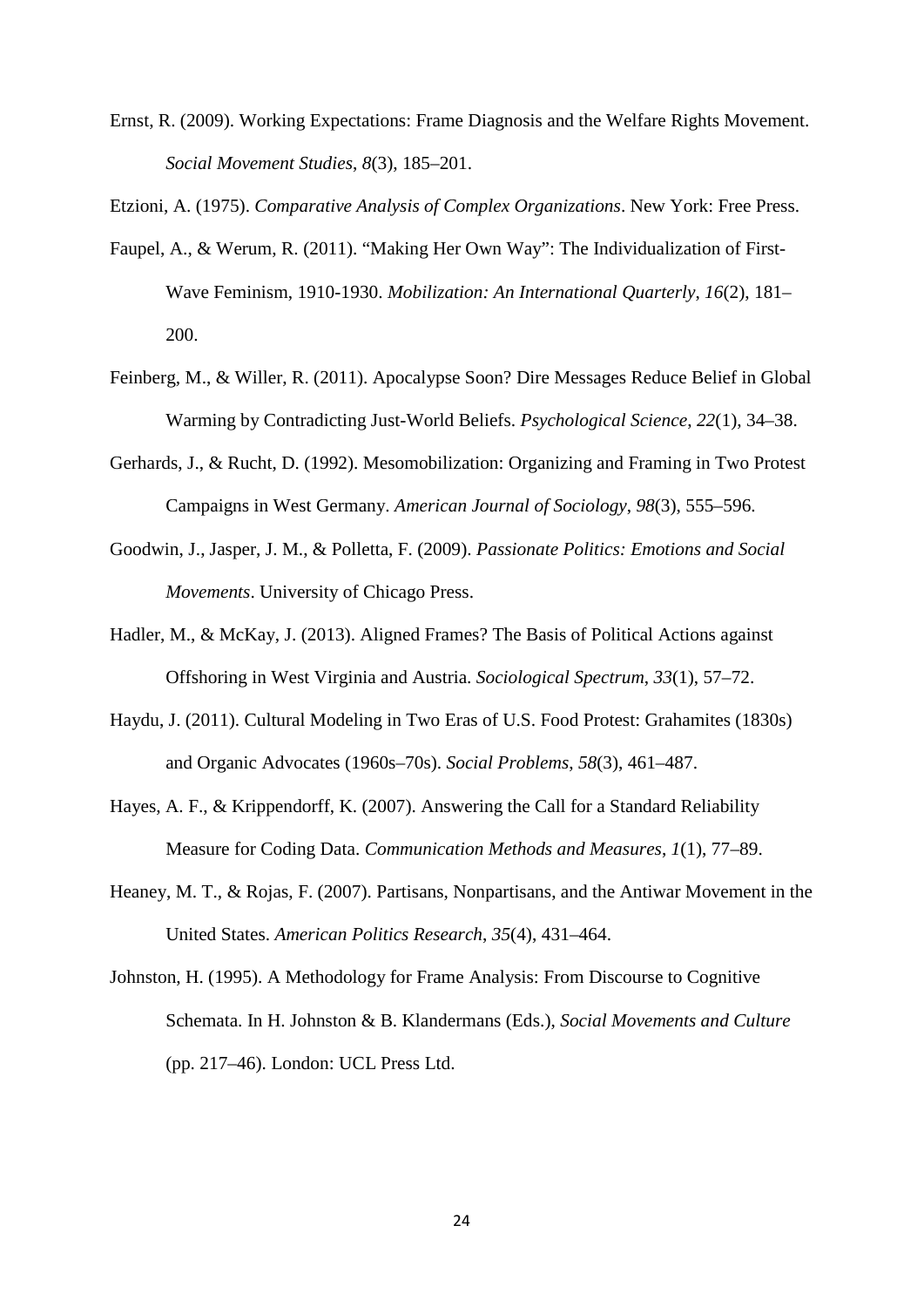- Johnston, H. (2002). Verification and Proof in Frame and Discourse Analysis. In B. Klandermans & S. Staggenborg (Eds.), *Methods of social movement research*. U of Minnesota Press.
- Johnston, H. (2005). Comparative Frame Analysis. In *Frames Of Protest: Social Movements And The Framing Perspective* (pp. 237–260). Lanham, MD: Rowman & Littlefield.
- Johnston, H., & Aarelaid-Tart, A. (2000). Generations, Microcohorts, and Long-Term Mobilization: The Estonian National Movement, 1940-1991. *Sociological Perspectives*, *43*(4), 671–698.
- Ketelaars, P. (2016). What Strikes the Responsive Chord? The Effects of Framing Qualities on Frame Resonance Among Protest Participants. *Mobilization: An International Journal*, *21*(3), 259–278.
- Ketelaars, P., Walgrave, S., & Wouters, R. (2014). Degrees of frame alignment: Comparing organisers' and participants' frames in 29 demonstrations in three countries. *International Sociology*, *29*(6), 504–524.
- Koopmans, R. (2004). Protest in Time and Space: The Evolution of Waves of Contention. In D. A. Snow, S. A. Soule, & H. Kriesi (Eds.), *The Blackwell Companion to Social Movements* (pp. 19–46). Oxford: Blackwell Publishing.
- McCammon, H. J. (2001). Stirring up Suffrage Sentiment: The Formation of the State Woman Suffrage Organizations, 1866-1914. *Social Forces*, *80*(2), 449–480.
- McCammon, H. J. (2012). Explaining Frame Variation: More Moderate and Radical Demands for Women's Citizenship in the U.S. Women's Jury Movements. *Social Problems*, *59*(1), 43–69.
- McVeigh, R., Myers, D. J., & Sikkink, D. (2004). Corn, Klansmen, and Coolidge: Structure and Framing in Social Movements. *Social Forces*, *83*(2), 653–690.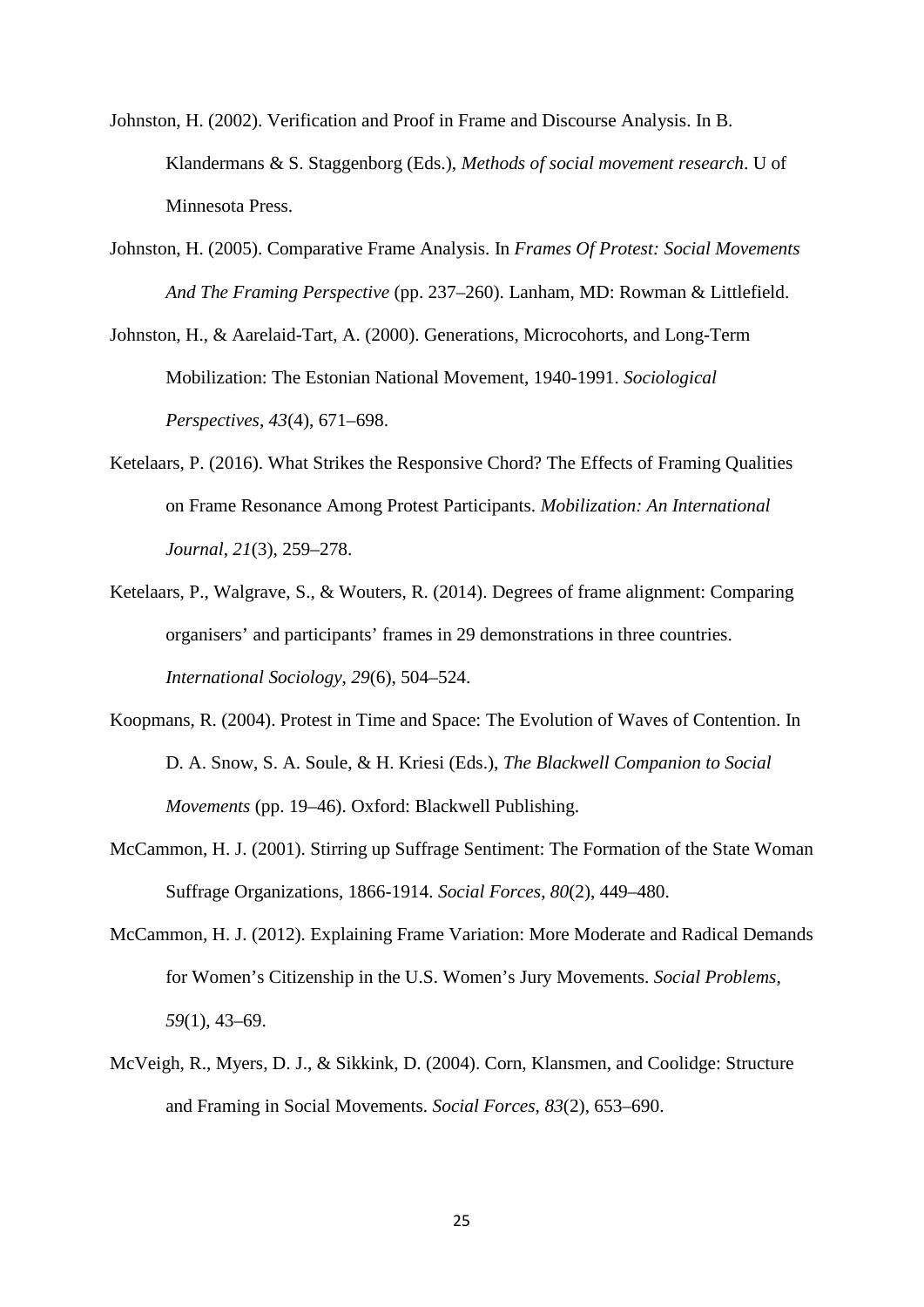- Mika, M. (2006). Framing the Issue: Religion, Secular Ethics and the Case of Animal Rights Mobilization. *Social Forces*, *85*(2), 915–941.
- Miller, G. A. (1956). The magical number seven, plus or minus two: some limits on our capacity for processing information. *Psychological Review*, *63*(2), 81–97.
- Pornpitakpan, C. (2004). The Persuasiveness of Source Credibility: A Critical Review of Five Decades' Evidence. *Journal of Applied Social Psychology*, *34*(2), 243–281.
- Rucht, D. (1996). The impact of national contexts on social movement structures: A crossmovement and cross-national comparison. In D. McAdam, J. D. McCarthy, & M. N. Zald (Eds.), *Comparative Perspectives on Social Movements: Political Opportunities, Mobilizing Structures, and Cultural Framings* (pp. 185–204). Cambridge University Press.
- Sabucedo, J. M., & Vilas, X. (2014). Anger And Positive Emotions In Political Protest. *Universitas Psychologica*, *13*(3), 15–23.
- Snow, D. A., & Benford, R. D. (1988). Ideology, Frame Resonance, and Participant Mobilization. *International Social Movement Research*, *1*(1), 197–217.
- Snow, D. A., Benford, R. D., McCammon, H. J., Hewitt, L., & Fitzgerald, S. (2014). The Emergence, Development, and Future of the Framing Perspective: 25+ Years Since "Frame Alignment." *Mobilization: An International Quarterly*, *19*(1), 23–45.
- Snow, D. A., Rochford, E. B., Worden, S. K., & Benford, R. D. (1986). Frame Alignment Processes, Micromobilization, and Movement Participation. *American Sociological Review*, *51*(4), 464–481.
- Snow, D. A., Vliegenthart, R., & Corrigall-Brown, C. (2007). Framing the French Riots: A Comparative Study of Frame Variation. *Social Forces*, *86*(2), 385–415.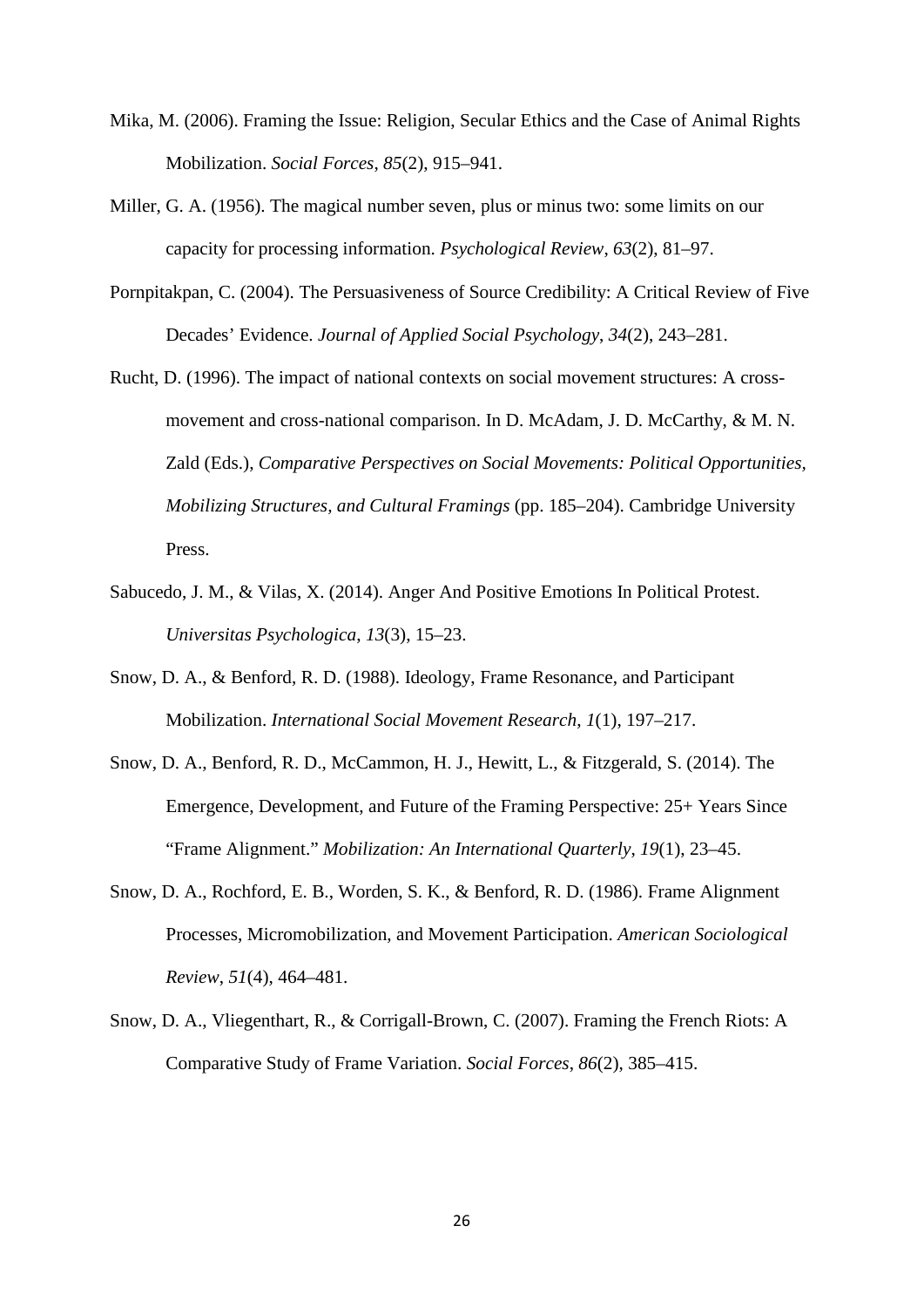Stürmer, S., & Simon, B. (2009). Pathways to Collective Protest: Calculation, Identification, or Emotion? A Critical Analysis of the Role of Group-Based Anger in Social Movement Participation. *Journal of Social Issues*, *65*(4), 681–705.

Tilly, C. (2004). *Social Movements, 1768 - 2004*. Boulder, CO: Paradigm Publishers.

- Turner, R. H., & Killian, L. M. (1987). *Collective behavior* (third edition). Englewood Cliffs, NJ: Prentice-Hall.
- Wahlström, M., Wennerhag, M., & Rootes, C. (2013). Framing "The Climate Issue": Patterns of Participation and Prognostic Frames among Climate Summit Protesters. *Global Environmental Politics*, *13*(4), 101–122.
- Walgrave, S., & Verhulst, J. (2011). Selection and Response Bias in Protest Surveys. *Mobilization: An International Journal*, *16*(2), 203–22.
- Walgrave, S., Wouters, R., & Ketelaars, P. (2016). Response Problems in the Protest Survey Design: Evidence from Fifty-One Protest Events in Seven Countries. *Mobilization: An International Journal*, *21*(1), 81–104.
- Walsh, K. C. (2004). *Talking about Politics: Informal Groups and Social Identity in American Life*. University of Chicago Press.
- Zaller, J. (1992). *The nature and origins of mass opinion*. Cambridge [England]; New York, NY, USA: Cambridge University Press.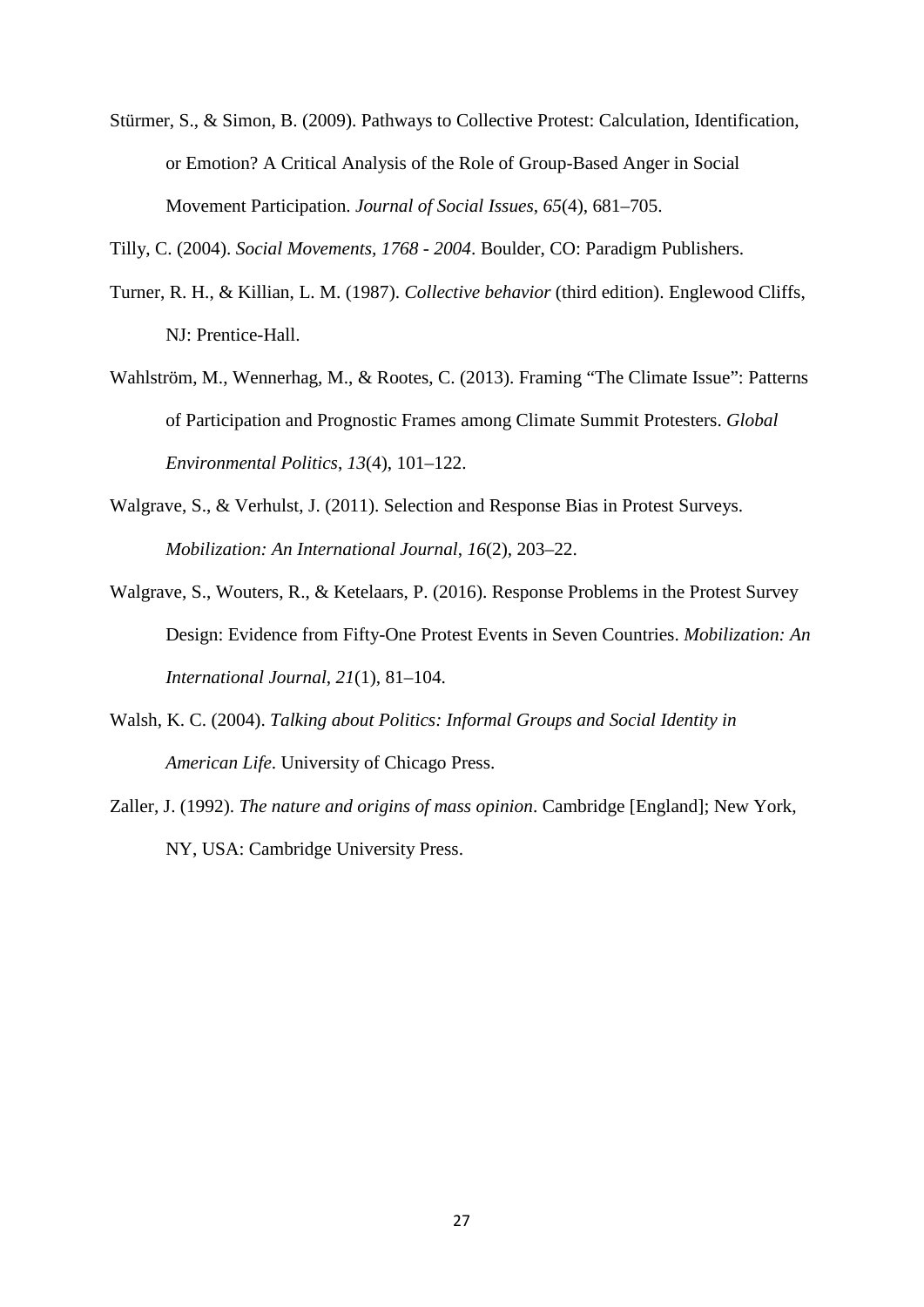| <b>Table 1.</b> The frame components of <i>Scream for Culture</i> (Amsterdam) and |
|-----------------------------------------------------------------------------------|
| an example of coded respondent answers                                            |

| all example of coded respondent answers |                                                                                    |                                                              |  |  |  |  |
|-----------------------------------------|------------------------------------------------------------------------------------|--------------------------------------------------------------|--|--|--|--|
| Organizer frame components              |                                                                                    | Respondent answers (and coding)                              |  |  |  |  |
|                                         | Diagnoses (what is the problem?):                                                  |                                                              |  |  |  |  |
|                                         | Government cuts on culture are out of proportion                                   |                                                              |  |  |  |  |
| 2                                       | The taxes on culture will rise (from 6 to 19%)                                     |                                                              |  |  |  |  |
| 3                                       | The Music Centre will be abolished                                                 |                                                              |  |  |  |  |
| 4                                       | The cultural card will be abolished                                                |                                                              |  |  |  |  |
| 5                                       | Arts and culture are seen as a 'left-wing hobbies'                                 |                                                              |  |  |  |  |
| 6                                       | These austerities will do irreversible damage to the cultural                      |                                                              |  |  |  |  |
|                                         | infrastructure                                                                     | <b>Question 1:</b>                                           |  |  |  |  |
| 7                                       | Arts and culture has a positive effects in our society                             | Culture is an important element in<br>society (congruent: 7) |  |  |  |  |
|                                         | Blame attributions (who is to blame?):                                             |                                                              |  |  |  |  |
| 8                                       | PVV (political party)                                                              | and I want to protest against Geert                          |  |  |  |  |
| 9                                       | CDA (political party)                                                              | <b>Wilders (congruent: 8)</b>                                |  |  |  |  |
| 10                                      | VVD (political party)                                                              |                                                              |  |  |  |  |
| 11                                      | The government                                                                     | Question 2:                                                  |  |  |  |  |
| 12                                      | The parliament                                                                     | The financial sector (incongruent)                           |  |  |  |  |
| 13                                      | Halbe Zijlstra (Secretary of State)                                                |                                                              |  |  |  |  |
|                                         | Prognoses (what should be done?):<br><b>Question 3:</b>                            |                                                              |  |  |  |  |
| 14                                      | The policy plan should be more though through, with more $\longrightarrow \bullet$ | Austerities should be more balanced,                         |  |  |  |  |
|                                         | vision                                                                             | the cheese slicer instead of the                             |  |  |  |  |
| 15                                      | Cultural entrepreneurship should be stimulated more                                |                                                              |  |  |  |  |
|                                         |                                                                                    | sledge-hammer (congruent: 14)                                |  |  |  |  |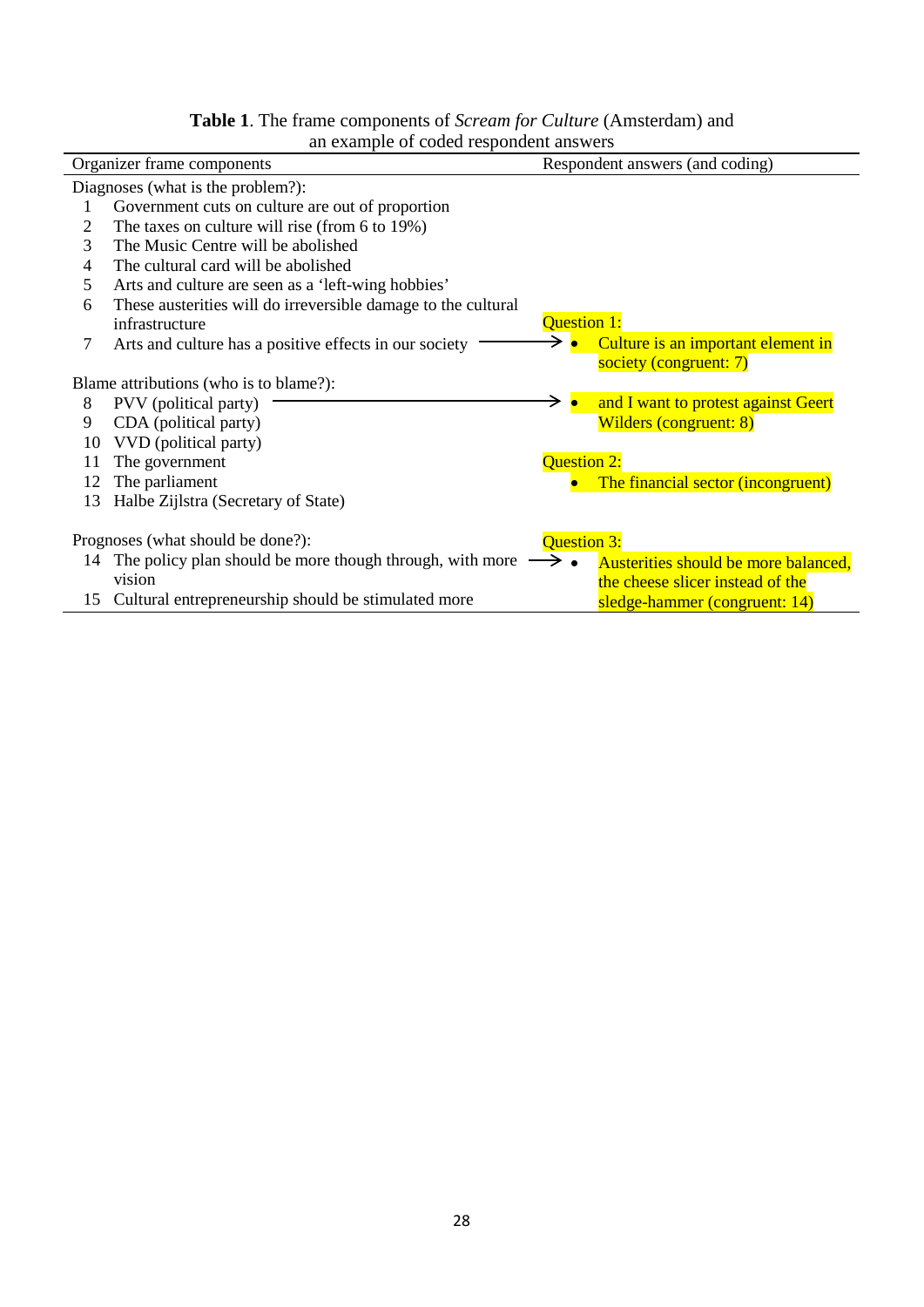| Variable                             | Mean $(S.D.)$ | Min.           | Max. |  |  |  |
|--------------------------------------|---------------|----------------|------|--|--|--|
| <b>Respondent Level Variables</b>    |               |                |      |  |  |  |
| Total alignment (DV)                 | 2.13(1.31)    | $\Omega$       | 7    |  |  |  |
| Total nonalignment (DV)              | 2.01(1.46)    | $\theta$       | 10   |  |  |  |
| Member staging organization (yes)    | .50(.50)      | 0              | 1    |  |  |  |
| Mobilized via organization (yes)     | .37(.48)      | 0              | 1    |  |  |  |
| Membership diversity (high)          | 2.37(1.58)    | 0              | 5    |  |  |  |
| Political interest (high)            | 3.28(.70)     | 1              | 4    |  |  |  |
| Gender (female)                      | .44(.50)      | $\theta$       | 1    |  |  |  |
| Year born                            | 1967 (15.33)  | 24             | 98   |  |  |  |
| Education (high)                     | 5.74(1.45)    | $\Omega$       | 7    |  |  |  |
| # Quasi-sentences                    | 4.14(1.54)    | $\theta$       | 10   |  |  |  |
| Issue-unrelated answer               | .23(.42)      | $\overline{0}$ | 1    |  |  |  |
| <b>Demonstration Level Variables</b> |               |                |      |  |  |  |
| Number of organizers                 | 2.90(1.66)    | 1              | 5    |  |  |  |
| Formal organization (yes)            | .76(.44)      | 0              | 1    |  |  |  |
| Political attention for issue (yes)  | .34(.48)      | $\overline{0}$ | 1    |  |  |  |
| # Frame components in pamphlet       | 20.10 (7.75)  | 9              | 37   |  |  |  |
| <b>Issue</b>                         |               |                |      |  |  |  |
| Austerity                            | .55(.51)      |                |      |  |  |  |
| Environment                          | .14(.35)      | $\theta$       | 1    |  |  |  |
| Anti-discrimination                  | .14(0.35)     |                |      |  |  |  |
| Democracy                            | .17(.38)      |                |      |  |  |  |

**Table 2**. Variable descriptives (N respondents=4,438; N demonstrations=29)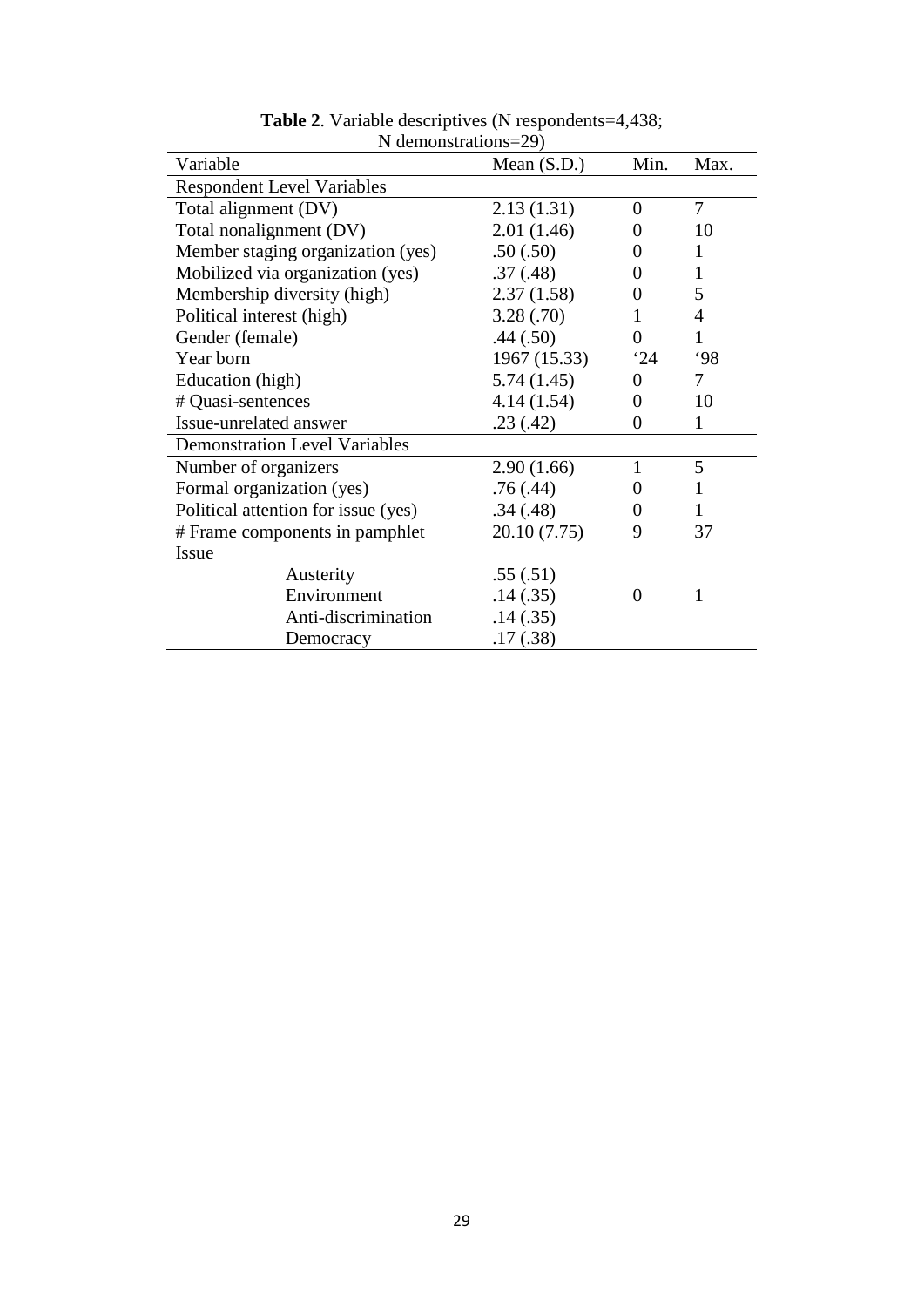| N demonstrations= $29)^a$                                                                                            |                        |            |                           |            |  |
|----------------------------------------------------------------------------------------------------------------------|------------------------|------------|---------------------------|------------|--|
|                                                                                                                      | Model 1                |            | Model 2                   |            |  |
| Dependent variable                                                                                                   | <b>Total Alignment</b> |            | <b>Total Nonalignment</b> |            |  |
|                                                                                                                      | Coef. (Std.E.)         | <b>IRR</b> | Coef. (Std.E.)            | <b>IRR</b> |  |
| Exposure to organizers' frames                                                                                       |                        |            |                           |            |  |
| Member staging organization                                                                                          | $-0.001$ $(0.027)$     | 1.001      | .001(.027)                | 1.001      |  |
| Mobilized via organization                                                                                           | $.050(.024)*$          | 1.051      | $-0.050(0.025)*$          | .951       |  |
| Formal organization                                                                                                  | $.580(.199)$ **        | 1.787      | $-0.485$ $(.205)$ **      | .592       |  |
| Number of organizers                                                                                                 | .029(.021)             | 1.030      | $-0.039$ $(0.019)*$       | .960       |  |
| Exposure to alternative frames                                                                                       |                        |            |                           |            |  |
| Membership diversity                                                                                                 | $-0.001$ $(0.007)$     | .999       | .011(.007)                | 1.011      |  |
| Political interest                                                                                                   | .017(.016)             | 1.019      | $.034(.017)*$             | 1.035      |  |
| Political attention for issue                                                                                        | $-216(.076)$ **        | .810       | $.300(.090)$ **           | 1.314      |  |
| Controls respondent level                                                                                            |                        |            |                           |            |  |
| Gender                                                                                                               | $.062(.022)**$         | 1.063      | $-0.041(0.023)$           | .960       |  |
| Year born                                                                                                            | .001(.001)             | 1.001      | $-000(.001)$              | .999       |  |
| Education                                                                                                            | .005(.008)             | 1.005      | $-0.008$ $(0.008)$        | .992       |  |
| # Quasi-sentences                                                                                                    | $.127(.008)$ ***       | 1.135      | $.234(.007)$ ***          | 1.264      |  |
| Issue-unrelated answer                                                                                               | $-.371(.030)$ ***      | .690       | $.118(.028)$ ***          | 1.125      |  |
| Controls demonstration level                                                                                         |                        |            |                           |            |  |
| # Frame components in pamphlet                                                                                       | .007(.005)             | 1.007      | $-0.006$ $(0.006)$        | .994       |  |
| Issues (ref.=Austerity): Environm.                                                                                   | $-113(0.108)$          | .893       | .009(.131)                | 1.009      |  |
| Anti-discrimination                                                                                                  | .136(.155)             | 1.146      | $-120(.187)$              | .887       |  |
| Democracy                                                                                                            | $.601(.228)**$         | 1.823      | $-403(.271)$              | .668       |  |
| Constant                                                                                                             | $-2.852(1.567)$        | .058       | 1.183(1.606)              | 3.264      |  |
| Wald Chi <sup>2</sup> (df)                                                                                           | 635.56(16)             |            | 1229.86(16)               |            |  |
| Prob > chi2                                                                                                          | .000                   |            | .000                      |            |  |
| Log Likelihood <sup>b</sup>                                                                                          | -6880.389 (-7206.227)  |            | $-6713.093(-7268.980)$    |            |  |
| ∆ Log Likelihood                                                                                                     | 325.838                |            | 555.887                   |            |  |
| BIC <sup>b</sup>                                                                                                     | 13911.94 (14429.25)    |            | 13577.35 (14554.76)       |            |  |
| $\Delta$ BIC                                                                                                         | 517.31                 |            | 977.41                    |            |  |
| AIC <sup>b</sup>                                                                                                     | 13796.78 (14416.45)    |            | 13462.19 (14541.96)       |            |  |
| $\triangle$ AIC                                                                                                      | 619.67                 |            | 1079.77                   |            |  |
| Rand. eff. variance 2nd level b<br>Multilayal Daisson requestion models with demonstration apositio rendom interest. | .029(.050)             |            | .043(.086)                |            |  |

# **Table 3.** Two Multilevel random-intercept Poisson regressions (N respondents=4,438;

a. Multilevel Poisson regression models with demonstration-specific random intercept:

 $\mu_{ij} = E(y_{ij} | x_{ij}, \zeta_{1j}) = \exp(\beta_1 + \beta_2 x_{2ij} + \cdots + \beta_{10} x_{10ij} + \beta_{11} x_{11i} + \cdots + \beta_{17} x_{17i} + \zeta_{1j})$  where:

 $y_{ij} =$  total (non)alignment for respondent  $\iota$  in demonstration  $\jmath$ 

 $x_{2ij}$  to  $x_{10ij}$  = covariates at the respondent level

 $x_{11i}$  to  $x_{17i}$  = covariates at the demonstration level

 $\beta$  = regression coefficients for the covariates

 $\zeta_{1i}$  = demonstration-specific random intercept

b. empty models in brackets

\* p<.05; \*\* p<.01; \*\*\* p<.001